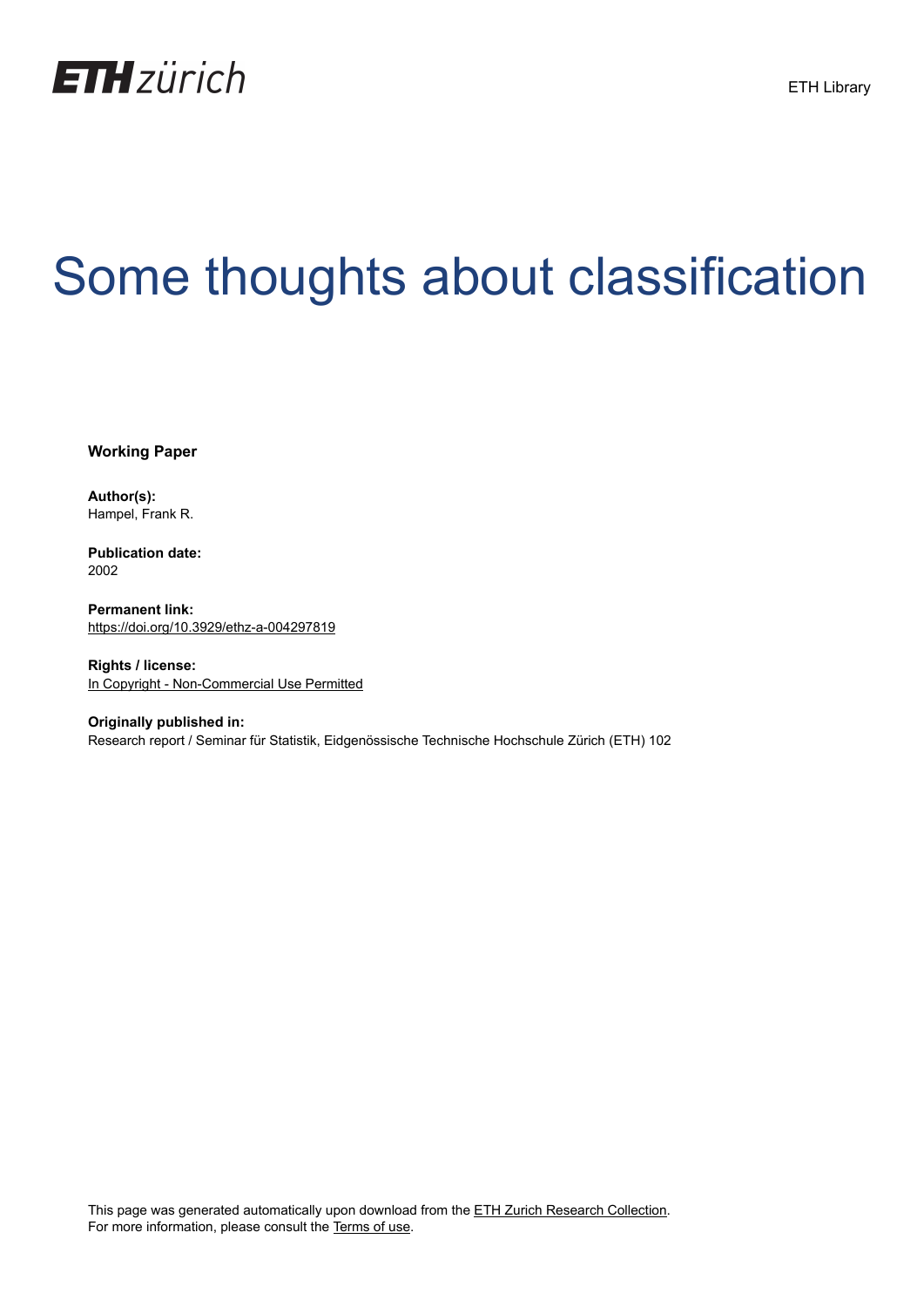# SOME THOUGHTS ABOUT CLASSIFICATION

by

FRANK HAMPEL E-Mail: hampel@stat.math.ethz.ch

Research Report No. 102 January 2002

Seminar für Statistik

Eidgenössische Technische Hochschule (ETH)

CH-8092 Zürich

Switzerland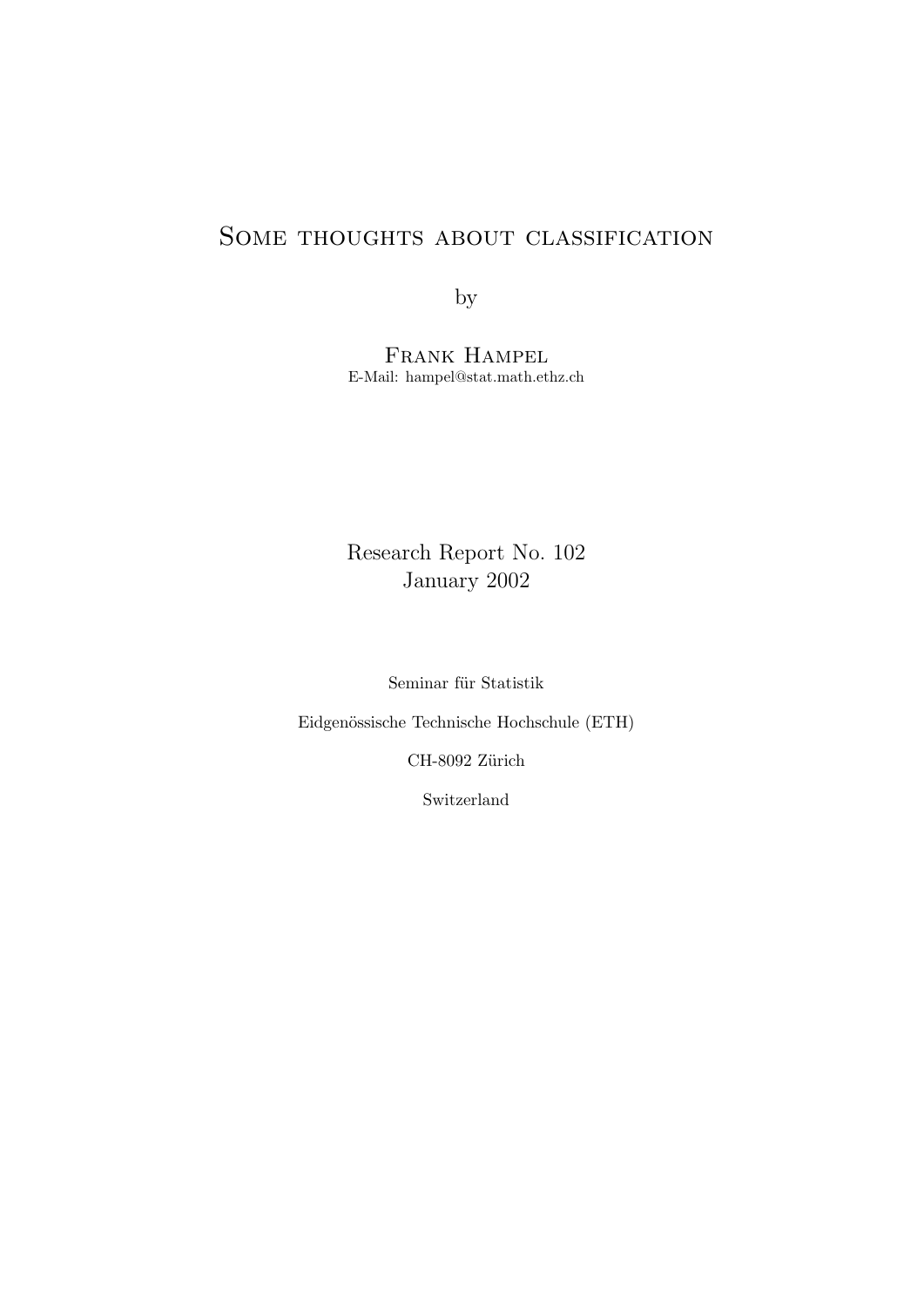# Some thoughts about classification

#### Frank Hampel

Seminar for Statistics, ETH Zurich, Switzerland E-Mail: hampel@stat.math.ethz.ch

#### Abstract

The paper contains some general remarks on the high art of data analysis, some philosophical thoughts about classification, a partial review of outliers and robustness from the point of view of applications, including a discussion of the problem of model choice, and a review of several aspects of robust estimation of covariance matrices, including the pragmatic choice of a weight function based on empirical and theoretical evidence. Several sections contain new (or at least original) ideas: There are some proposals for incorporating robustness into Bayesian practice and theory, including weighted log likelihoods and Bayes' theorem for weighted data. Some small ideas refer to artificial classification in a continuum, to a "robust" (Prohorov-type) metric for high-dimensional data, and to the use of multiple minimum spanning trees. A promising but difficult research idea for clustering on the real line, based on a new smoothing method, concludes the paper.

### 1 Introduction

When I was asked to give a keynote lecture at this grand conference, I first hesitated and thought it might be some kind of misunderstanding. After all, I had never properly done research in classification or clustering, my research in robustness theory (which might and should be a general background tool at this conference) lies decades back, I did not follow up the literature, and my (intensive) practical work in data analysis is long past. On the other hand, my present work on the foundations of statistics can clarify many concepts and controversies and can reconcile frequentists and Bayesians on a higher level, but apart from the concepts (and a few simple examples) it is not yet applicable.

But then I thought that many researchers, both in theory and applications, are so engulfed in what they are presently doing, and busy reading the most modern literature of their respective narrow fields, that it might occasionally be a good idea for them to hear a talk "from the outside", which gives them a bird eye's view of statistics, which reminds them of the roots of some of the things they are doing (in the hope of often still badly needed clarification), and which exposes them to a number of fresh ideas, some of which may become a useful tool or may lead to fruitful further research.

In this spirit, I am starting with some general philosophical thoughts about classification, and then I recall some basic ideas, tools and results in robustness theory, which are still often unknown, distortedly known, misunderstood or ignored, but which should be in the tool box of every practical statistician, including every pragmatic Bayesian. An outline of how the results of robustness theory might be incorporated into a more canonical Bayesian theory (which may mean an extension of canonical Bayesian theory) follows, including the use of weighted likelihoods and Bayes' theorem for weighted data.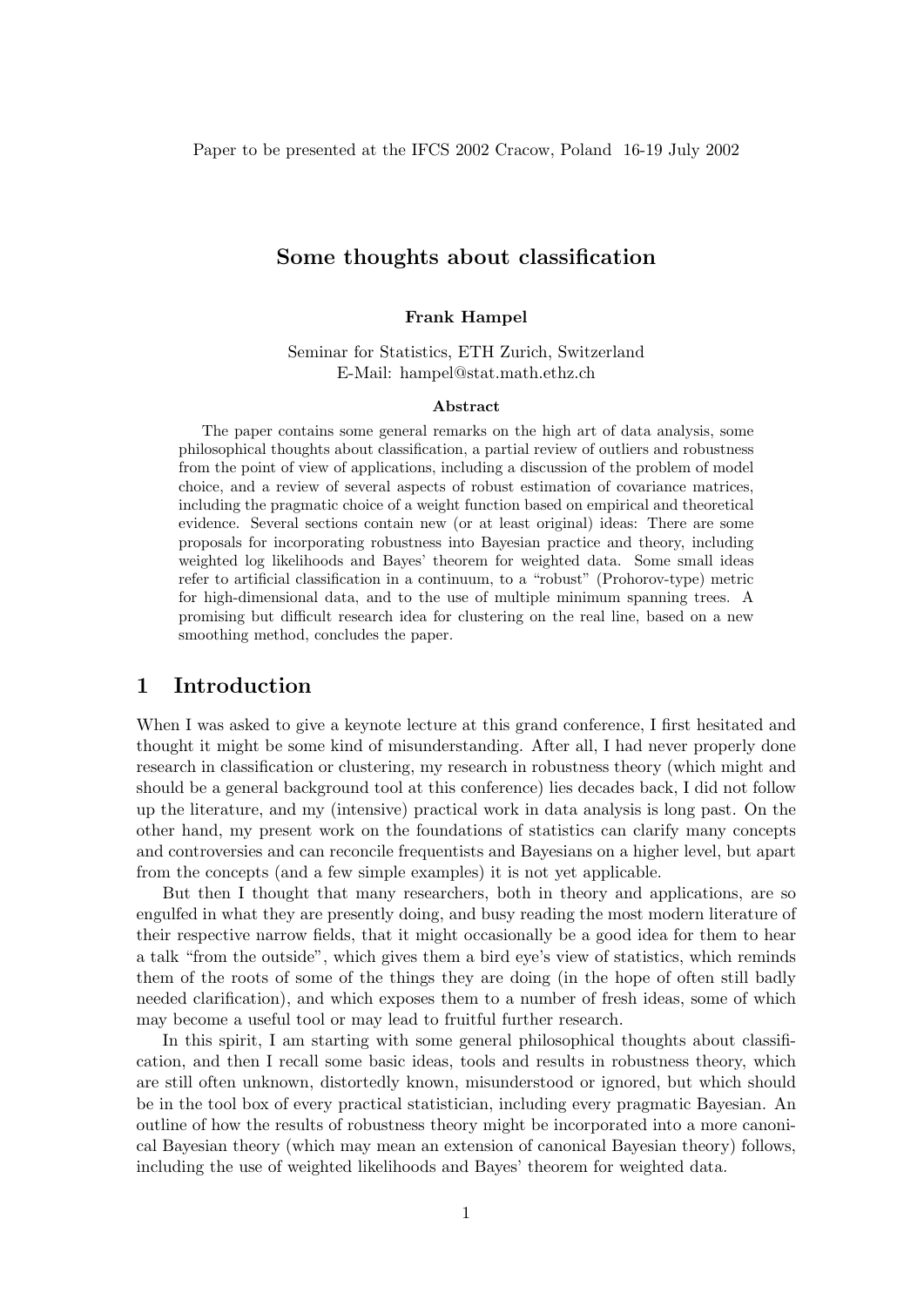I apologize if some of my proposals, here and later in the paper, are already (unknown to me) somewhere in the literature; if they are not new, they are at least original, and I think it is better an idea is published twice than it is not published at all.

After mentioning the future potential of the use of upper and lower (instead of only ordinary) probabilities in statistics, I return to details of robust covariance matrices and associated weight functions. Several small subsections on more or less tentative ideas follow. The section on subdividing a continuum may be mathematically simple, but logically interesting (leading to a nontransitive definition of "potentially equal"). The robust metric introduced is of potential use anywhere in multivariate statistics where a metric occurs; its practical usefulness has to be tried out. The idea of superimposing several minimum spanning trees for interactive exploratory data analysis has its roots in some practical experiences, but again it has to be tried out in order to learn about its practical value. The last proposal is more an extensive research program: to use the existing beginnings of a "truly smooth" (neither biased nor locally wiggly), but very complicated smoothing method (an improved counterpart of splines, in a way) for developing tests for clusters, modes, and mixture components for data on the real line.

Before we go into the details of the next sections, we should remember the high standards of good data analysis (which are missing in mathematical theories). For example, in regression (and elsewhere), we should be "fitting equations to data" (Daniel and Wood 1980), and not "fitting data to equations" (or preconceived models), as is frequently done. Daniel (cf. also the highly recommendable book by Daniel 1976 on ANOVA) shows that in order to be an excellent data analyst, it suffices to know very little mathematics, but to have a lot of common sense, including a deep intuitive understanding of simple mathematical formulae, a down-to-earth interpretation of the data, and a clear and thorough understanding of the practical problem to be solved.

This does not mean that no high-power mathematics is needed in statistics; for example, the very basic problem of the violation of the independence assumption of supposedly i.i.d. data (even measurement data in the hard sciences), of which first-class statisticians such as Newcomb, K. Pearson, "Student" and Jeffreys were clearly aware, could only be modeled and attacked successfully after Kolmogorov invented abstractly, and Mandelbrot introduced into parts of statistics, the mathematically highly demanding and "pathological" increment processes of self-similar processes; but the consequences for practical statistics (cf. Hampel et al. 1986, Ch. 8.1; Kuensch et al. 1993) are in full agreement with what C. Daniel and undoubtedly other first-rate practitioners knew qualitatively already from experience. (This topic of lack of independence is not discussed here further.)

Unfortunately, what is very often missing (even in theoretical discussions), is the interpretation of mathematical results in the light of the problems of practical data analysis (see Hampel 1998a). Often there is a deep gap, and a lot of misuse of the results of mathematical statistics. What should also be more emphasized is the iterative going back and forth between the statistical analysis and the background knowledge from the subject matter science; it is often nonsense to require that a purely statistical analysis be complete in itself.

An early source for openminded and thorough data analysis (not blinded by any mathematical theory), which should be compulsory reading for every data analyst, is "Student" (1927). There are also many excellent data analyses in Jeffreys (1939). For more recent examples of creative and innovative data analyses (besides C. Daniel), see the writings by J.W. Tukey, F. Mosteller, G.E.P. Box and others. There are also some condensed but deep data analyses in Hampel (1987), including germs for new methods in design of experiment. An interesting example of modern thinking about data analysis can be found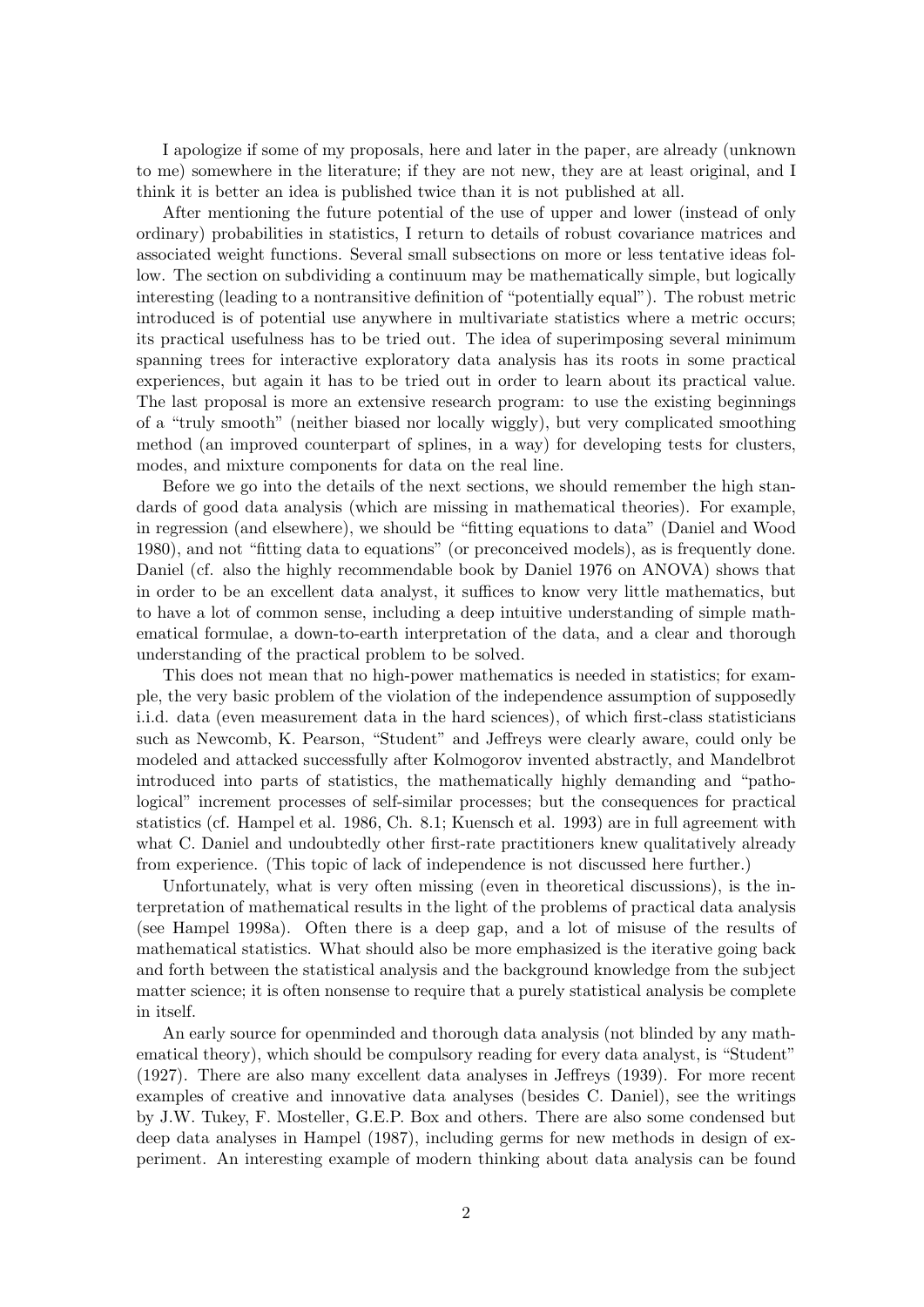in Davies (1995).

# 2 Some philosophical thoughts

Classification, the separation and naming of appearances, is one of the most basic cultural activities of humanity; it is a fundament for our science and civilization. Thus, astronomy started with naming the stars and constellations and separating out the planets (in the old sense). Modern geology began with the statistical separation (by the number of surviving fossils) and naming (from Eocene to Pleistocene) of consecutive geological layers by Lyell. Modern biology began with Linné's system of nomenclature, which basically is still used today.

Names of human persons, gods (or God), spirits, and animals often had a mythical importance and power attached to them (we still find remnants of this). Nowadays, names are more and more replaced (at least in part) by numbers (such as passport number, social security number), a trend enhanced by the computer. But even the simple step from "one" to "two" needs the separation of the world into (at least) two entities.

In a deep philosophical sense, the world is basically One. This attitude is explored in detail in the old Indian philosophy of Advaita Vedanta, and is also found in mystics of probably all religions, including the Christian one (for example in Meister Eckhart). But as they all emphasize, this "Oneness" cannot appropriately be described by our language, only circumscribed and approximated from the outside, as it were, because language means words, and words automatically mean separation. "Every word a lie." - However, outside rare mystical experiences, we all live on the other side of the "veil of Maya", in a dualistic world with differences and with language, which reflects these differences. It is interesting to note that in the Bible one of the first tasks God gives to Adam (still in Paradise) is to name and thereby separate all the animals and birds. This can be seen as the beginning of classification.

In modern research on classification, especially in cluster analysis, it may be useful to remember occasionally that, in a sense, all classification is more or less arbitrary, that its boundaries are fuzzy (even those between life and death, as modern medicine had to acknowledge), and that we probably should ask more often inhowmuch (not: whether or not) a given classification scheme matches our observations. For example, in biology the only halfways reasonably definable classification concept (limiting arbitrariness) is the species concept; but even on this level, there is a permanent merging and splitting going on (as I am noting for birds and orchids). And what about a species like the Common Ringed Plover (Charadrius hiaticula), a small shorebird, which breeds from Baffin Land and Greenland through northern Europe, Asia and North America, gradually changing in what is called a Cline, until it meets its relatives again on Baffin Land, but now it looks and behaves like a different species (Ch. semipalmatus)? (If one wants to cling to the species concept, a split has to be made at an arbitrary line - for convenience, the Bering Sea was chosen.)

In many situations, there are "natural" groups, separated from each other (apart, perhaps, from a few "hybrids"), to be described by the classification scheme. Even there, much may depend on the degree of refinement of the differentiation, and the overall structure may be more like a complicated tree, with branches at different "heights" (as in the dendrograms of hierarchical clustering). It is also possible that another than the "bestfitting" structure is required by outside reasons, most often a linear sequence for listing for convenience "canonically", for example, all birds of the world, although every specialist is aware of a better fitting tree structure (which also is changing over time), with a few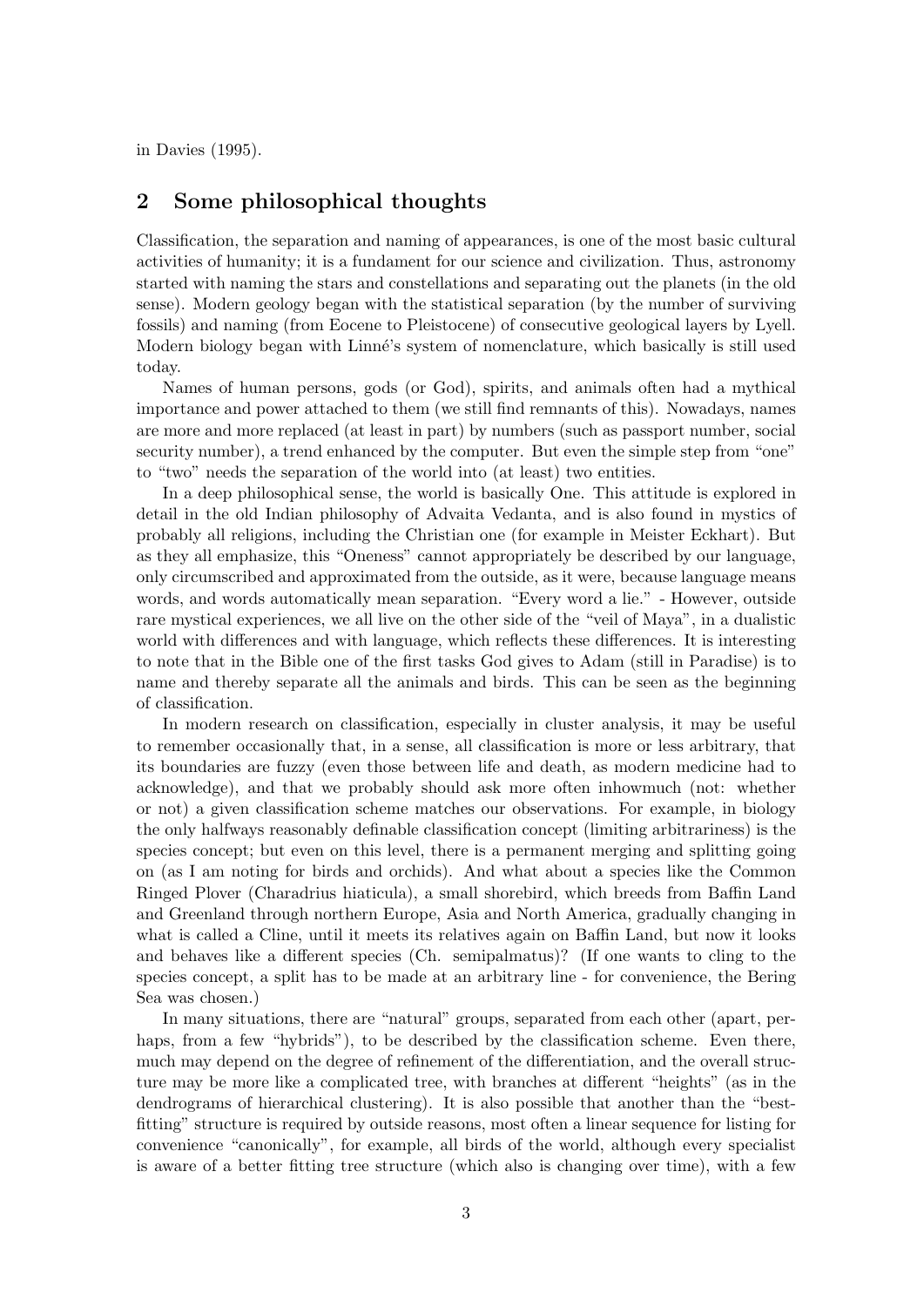small "loose" (hard to localize) branches.

In other situations, there is a continuum to be separated artificially, for convenience, into several classes. The continuum may be on a qualitative scale (e.g., hardness) or described by 1 (e.g., brightness of stars), 2 (e.g., off-the-peg clothing) or more quantitative variables; and the values of these variables may be determined more or less accurately. For example, many interpretations of a biplot or correspondence analysis by sociologists, psychologists etc. would fit in here. There are also diseases measured on a quantitative scale (e.g., blood particle counts); and while usually a "norm" region is interpreted as meaning "healthy" and all other values as meaning "sick", one might ask whether for some purposes it might not be better to define 3 or more classes, such as "clearly healthy", "clearly sick", and some region of increasing suspicion in between. (It is interesting to note that on a hard technical and empirical level, methods for dealing with outliers which include a smooth transition zone have proven to be clearly superior to all methods which use "hard", sudden "rejection of outliers", cf. Hampel 1985).

In more difficult situations, nothing or not much is known about the type of structure, which is to be inferred solely or mainly from the data. For example, for a long time it was not known whether double stars and star clusters (such as the Pleiades) also belong together physically (some do, some do partially).

Probably many clusters as found in cluster analysis can be described as a scatter around a zero-dimensional point; but some clusters may be scatters around a linear or curved one-dimensional structure, or around a higher-dimensional structure. It can be seen as a higher level task of cluster analysis to find not only points belonging together, but also the dimension and structure describing the clusters. (Some techniques needed may be based upon factor analysis. It should also be noted that solutions need not be unique: a zero-dimensional cluster with a highly elongated scatter ellipsoid may look the same as a linear one-dimensional cluster, and so on; and the dimension might even vary within the cluster.)

# 3 A brief review of outliers and gross errors

A problem with which all practical statisticians, be they frequentists or Bayesians, have to deal, is that of outliers and gross errors. Outliers - or more generally, outlying substructures - are data which are "far away" from the bulk of the data, or more precisely, which do not fit the pattern suggested by the majority of the data. "Outlier" is an ill-defined concept, with only artificial borders within a fuzzy transitional zone; nevertheless it is a useful concept, as long as one keeps its very limitations in mind. (As in other situations with classification, there are clear cases of class A, there are clear cases of class B, and there are other cases which do not fit in clearly.)

Outliers are not the same as gross errors. Gross errors are cases where "something went wrong"; for example, equipment failure, transmission errors, false categories in a structured design, or mistaken measurement of a member of a different population. The percentage of gross errors differs of course with the quality of the data; but it may still be surprising to some that even for routine data (i.e. data not taken with very special care) in the exact sciences,  $1-10\%$  gross errors appear to be the rule rather than the exception (cf., e.g., Hampel et al. 1986, Ch. 1.4). For medical data, about  $10\%$  and even about  $25\%$ gross errors have been cited. And even after careful checking, to the satisfaction of the authors, 15 data sets in the behavioral sciences still contained around 1% and up to 4% (and only in one case zero) gross errors (Rosenthal 1978). Thus, it is clear that we have to live with them. And since a single, sufficiently distant gross error can completely spoil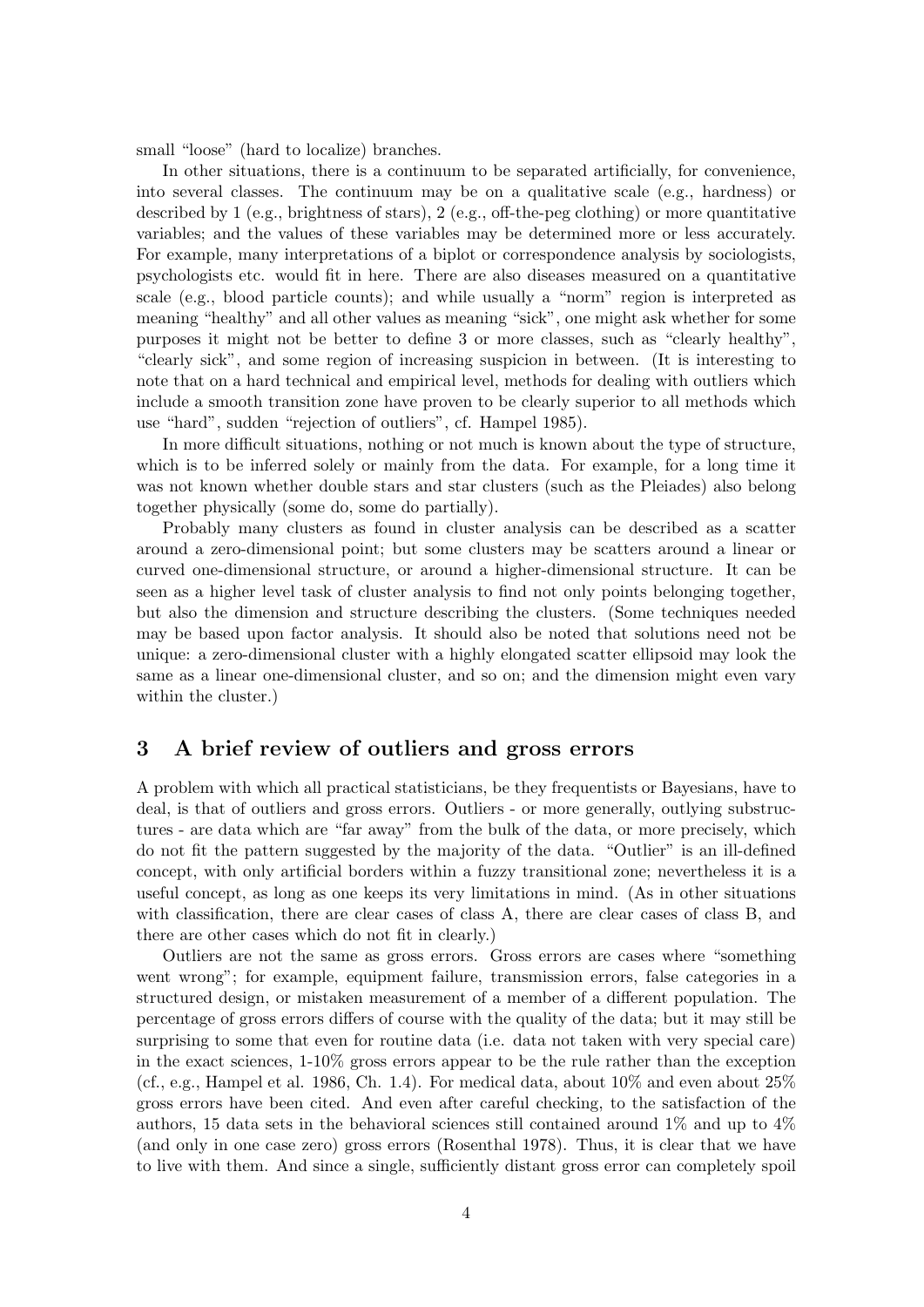a normal theory (or least squares) analysis, we also have to cope with them.

Outliers may be gross errors; but they may also come from a genuinely longtailed distribution (e.g., the effects on one of the four levels of the famous hierarchical random effects model in Bennett 1954 are best modeled by a Cauchy among all t-distributions); or they may come from a different distribution and (though formally still a "gross error") may give a valuable - if not the most valuable - unsuspected new information.

Clearly, known gross errors should be given zero weight in the analysis of the bulk of the data; but they should be looked at separately and not be discarded immediately, in order to see what can be learned from them. If an outlier is known or assumed to be a proper observation, it is a common mistake to give it full weight in, for example, a normal theory analysis. This is a costly mistake because the outlier clearly shows that the model of the normal distribution is wrong, and that the true model is longer-tailed; and the best (e.g., maximum likelihood and Bayes) methods for longtailed distributions give very low influence (cf. the influence function in, e.g., Hampel et al. 1986) and hence very low weight to outlying points. (The only case where a full weight is justified is a truly nonparametric situation (e.g., when a mean or total is required no matter what the distribution), with its associated severe difficulties.) Thus, fortunately, the treatment of outliers of different types in connection with the bulk of the data is qualitatively, and can be made exactly, the same in most situations; it is only their interpretation which differs.

# 4 The question of model choice

If, as it occurs frequently in classification and cluster analysis, a model of multivariate normality is tentatively entertained and there appear to be outliers which are not gross errors, many scientists, both Bayesians and frequentists, are inclined to change the model, by adding more parameters and including longtailed distributions. I do not think this is the best idea. It prevents the worst  $-$  and in that sense it is defensible  $-$ , but it generally leads to rather mediocre procedures, as is shown by a number of 3-parameter and adaptive procedures in the Princeton Monte Carlo study of location estimates (Andrews et al. 1972), including those named after Hogg, L.J. Savage, Takeuchi, Jaeckel, and others. Such models cannot claim either to be the exact "true model"; they are more complicated, mathematically less nice and harder to interpret; they either lose efficiency by switching between simple models, or they try to estimate ill-determined parameters and thus are in danger of doing overfitting (which may be a partial explanation for their surprisingly mediocre performance); and they contradict one of the deepest principles of experienced data analysis (C. Daniel, in his Berkeley lectures 1968): use (and first search for) the simplest model reasonably possible, even if it is "significantly wrong"(!), because it is more useful, more reliable and better generalizable (C.D.'s term) than a more complicated one. (If a complicated model is not too much ad hoc and can be interpreted, or if it is even called for by the background knowledge of the problem, and if simultaneously the sample size is large enough, then such a complicated model may be the simplest one reasonably possible.)

Thus, in general I'd suggest to keep the simple model of normality (or whatever the most basic model is, such as normality after a simple transformation(!), or exponentiality), but to treat it explicitly as only an approximation to reality. This is done in robustness theory, the stability theory of statistical procedures (cf. Huber 1981 and Hampel et al. 1986, especially Ch. 1; for a recent overview, including also the problem of violation of the independence assumption, which is not treated in this talk, cf. also Hampel 2002). The theory allows at the same time for outliers, gross errors, longtailed (and shorttailed)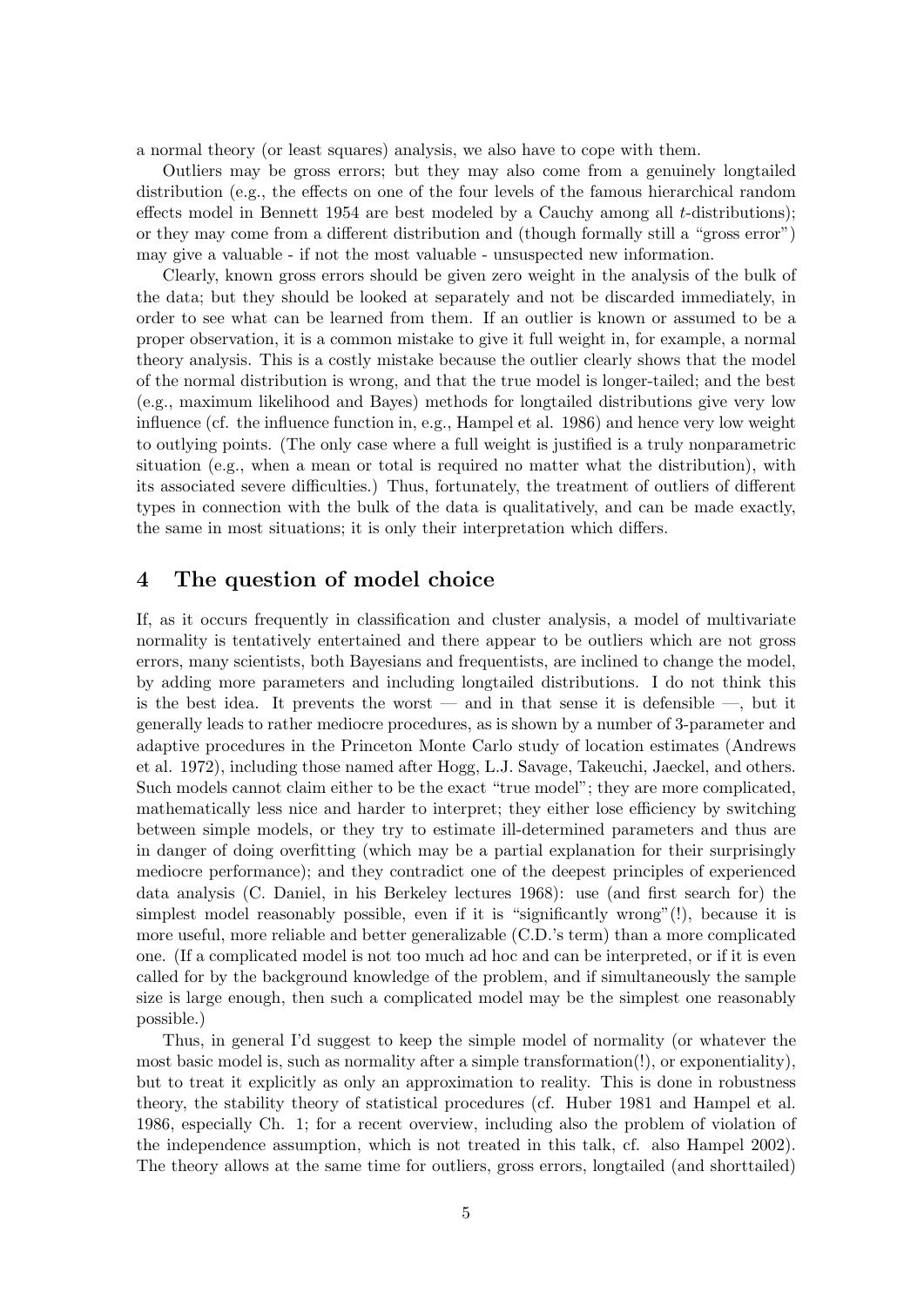distributions, small visible distortions of the model distribution and the imperceptible deviations from the ideal model distribution which still can have large effects on the efficiency (cf., e.g., Tukey 1960). There has been a rich technology built up, with concepts such as M-estimators (or estimating equations; slight but powerful generalizations of maximum likelihood estimators), influence curve or influence function IF (describing the local effect of each data point or potential observation on whatever is being estimated; closely related to the jackknife and various forms of sensitivity curves, to perturbation theory and sensitivity analysis, and, more mathematically, to derivatives of functionals and - highly useful - Taylor expansions), and breakdown point BP (a global robustness concept, essentially the smallest fraction of arbitrary gross errors or outliers which can make a procedure totally unreliable). On this general basis (which holds for every "reasonable" parametric model!), a specific technology was developed, and checked by Monte Carlo studies, for how to deal with approximately normal data with outliers in practice, leading to 2- and 3 part redescending M-estimators, Tukey's biweight, and other estimators of the same type (cf. Andrews et al. 1972, Hampel 1985, Hampel 1997). (Huber-estimators and related ones are only a first, though important and necessary step; in the same way, in which Huber-estimators sacrifice a few percent efficiency under the strict normal distribution for being arbitrarily much better than least squares under more realistic alternatives, good redescenders sacrifice a few percent under Huber's least favorable distribution, for being at least 10-20% more efficient than Huber-estimators under more realistic distributions which include outliers. But Huber was right in warning against the careless and thoughtless use of redescenders, without sufficient understanding about the problem of multiple solutions.)

Bayesians seem to have problems with the idea of an approximate model, which does not fit into their traditional paradigm. Some suggestions for them are given below (Sec. 5).

Some decades ago, many statisticians switched to nonparametric procedures "because normality is not true"; now, for the same reason, some are switching to models with upper and lower probabilities. Either method may be perfectly appropriate in a given situation, but they are not, or at least not fully justified by the reason given. There is no need to "pour out the baby with the bath water" and abandon the model (e.g. normality) entirely.

We can try to summarize a fairly simple treatment of data from an approximate model (which is still sufficiently general for most purposes):

- (i) give central ("clearly good") observations weight one, and distant outliers (which in classification and cluster analysis may already belong to another population) weight zero;
- (ii) decrease the weight continuously, and not too quickly, in the "zone of doubt" from one to zero.

The quantitative details are not so important, but it is essential that the weights decrease rather smoothly and not too quickly, especially in the range where they are still high. Otherwise inefficiency and instability may result. (Cf. Hampel 1997.)

For some more details on which redescending methods to use in practice, see also Hampel (1980).

It should be stressed that not only "clear outliers", but also "doubtful outliers" should be looked at separately (and interpreted, if possible); in connection with other knowledge, they may give valuable information (cf. the example in Hampel 1987, Sec. 3, p. 101ff).

With the downweighting, we are not doing a "test whether the value is an outlier". If one really wants to know how "unlikely" a value is, it is not appropriate to use the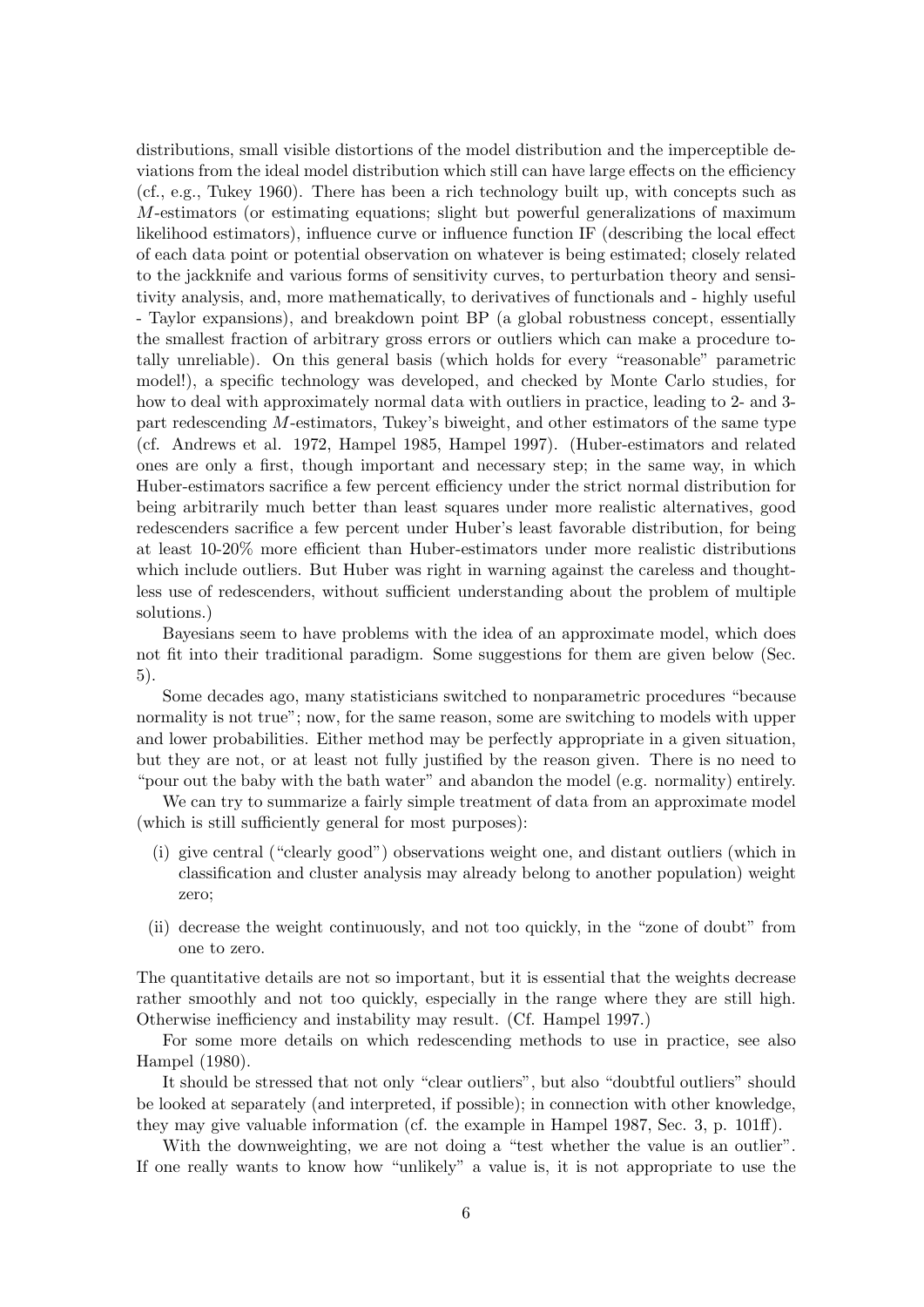normal distribution as basis; both Bayesians and frequentists would have to estimate the longtailedness of the true distribution of the "good" data (which would lead to very different results); but most good scientists will prefer practical expertise to a formal rejection rule (for the interpretation of outliers. For assessing the structure of the bulk of the data, "doubtful outliers" should still be kept with their partial weight).

If for nonstatistical reasons (e.g. because of simplicity) a "classification" (separation) of the data into only two "classes" ("good" and "bad") is required (although this is highly artificial), then rejection rules based on the median deviation or MAD (the median of the absolute deviations from the sample median) work best, and even they lose at least about 10-20% efficiency unnecessarily, compared with good "smooth redescenders". Subjective rejection (if well done) also prevents the worst, but it has been shown to lose also about 10- 20% efficiency unnecessarily (Relles and Rogers 1977, Hampel et al. 1986, Ch. 1.4). It has often been said that the whole methodology of rejection of outliers is faulty in principle; but in addition most rejection rules proposed in the literature (cf., e.g., Barnett and Lewis 1994) are only mediocre to bad. Even the frequently used largest Studentized residual ("Grubbs's rule") is only mediocre, with a breakdown point around 10%, and works only for fairly high-quality data. See Hampel 1985 for details. Not even the interquartile range can fully replace the MAD (cf. Andrews et al. 1972, Ch.7E3).

A few words might be added on the question of efficiency. Many statisticians have objected to robust procedures for the normal model because robust procedures "lose efficiency". But this argument is nonsensical. These statisticians lose not a few, but dozens percent efficiency with normal theory methods, without even noticing it, the misleading and false suggestions or claims by Cox and Hinkley (1968), Stigler (1977) and the Gauss-Markov theorem (to cite a few sources) notwithstanding (cf., e.g., Hampel 1998a). On the other hand, a few dozen percent efficiency loss may often be bearable in practice, as long as the analysis is good otherwise (with respect to systematic errors, model choice, etc). It may also be stressed that the arithmetic mean is "much less nonrobust" than the empirical variance (for which the efficiency is in fact not rarely close to zero), so the mean without extreme outliers may well be used with rather modest efficiency standards. (With high standards, if trying to have just a few percent avoidable efficiency loss, one needs the utmost of robustness technology.) In the topics of this conference, simple and flexible tools seem often more important than the last refinements, hence details about how to "optimize" robust procedures will at most be alluded to.

# 5 Some suggestions for Bayesians

#### 5.1 General remarks

Bayesians seem to have problems with robustness, especially with robustness against deviations from the parametric model (there is now quite a bit of work concerning certain aspects of robustness against changes of the prior distribution). The most common way out in practice still seems to be the replacement of the original parametric model, such as normality, by another, more complicated ad hoc model. These models are, strictly speaking, as unrealistic as the original model; if (as is frequently the case) they are chosen with good intuition, they do work for a full neighborhood of the original model, but this can only be proven by robustness theory. For an old numerical data set, see Dempster (1975) and the subsequent discussion, where the results (apart from the formalism) are virtually identical with those of "classical" robustness theory.

It may also be noted that a sequence of Bayes estimators (indexed by  $n$ , for a fixed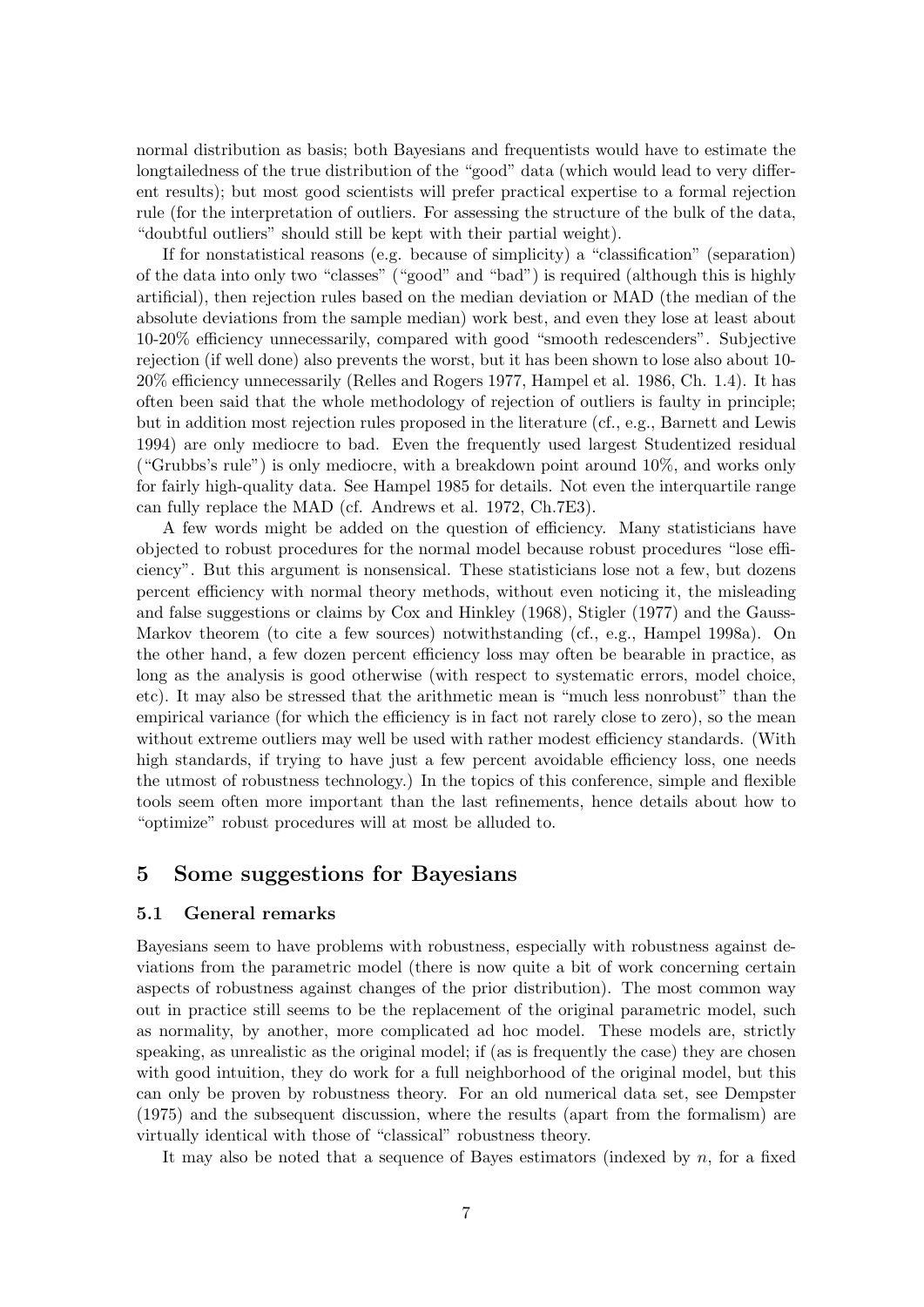prior) can often also be viewed as a sequence of functionals, a different one for each n. In order to apply asymptotic theory for a Bayes estimator for a given  $n$ , one ought to use the functional for that fixed  $n$  (which the sequence of Bayes estimators "crosses" on its smooth but nondirect way to infinity), go to infinity with it (and NOT with the Bayes estimators) and extrapolate back from infinity onto this fixed  $n$ . This allows also to transfer concepts such as influence function and breakdown point onto Bayes estimators for each given  $n$  in a meaningful and informative way.

#### 5.2 Robustified likelihood function

Some Bayesians may want to cling to their original model and to an unmodified likelihood function, yet be somewhat robust. For them I offer the following tentative suggestion. All they have to do is to replace the most extreme observations by pseudo-observations, which behave like data from the ideal model and do not contain dangerous outliers. It is well known that transition to ranks loses amazingly little information, and it is also known that the estimator derived from the Fisher-Yates-Terry-Hoeffding-van der Waerden test or normal scores test is robust and asymptotically fully efficient under the model of normality, although already in small neighborhoods of the normal, it is empirically surpassed by the Hodges-Lehmann-estimator derived from the Wilcoxon test, as predicted by its lower breakdown point (Hampel 1983). The basic idea is now to determine iteratively a central region with unchanged data, and replace the most extreme ones by something related to the normal scores.

More precisely, let (under the ideal model) for  $i \leq n$  the  $X_i$  be i.i.d. ~  $N(\theta, 1)$ , and assume the  $X_i$  are already ordered. Let t be a trial value for  $\hat{\theta}$  (starting with the median), then keep all  $X_i$  with  $|X_i - t| \leq c$  (with  $c = 2$  or perhaps = 1.5). Let  $X_k$  be the largest  $X \leq t + c$ ; let  $\Phi(c) = d$ , where  $\Phi$  is the cumulative standard normal distribution; then, for all  $j > k$ , replace  $X_j$  by something like  $t + \Phi^{-1}(aj + b)$  with  $a = (1 - d)/(n - k)$  and  $b = 1 - (n + 1)(1 - d)/(n - k)$  (for variants, see below). That is, replace the upper tail by an "ideal" normal sample. Do analogously for the lower tail. Call the new pseudoobservations, depending on t (including the central ones)  $Y_i$ . Compute the new  $t = \Sigma Y_i/n$ and iterate until convergence. This means, solve the implicit equation  $\Sigma(Y_i(t) - t) = 0$ .

The new pseudosample would contain about the same information as the original one if that came from an exact normal distribution, but it does not contain dangerous outliers anymore. Its likelihood can be plugged into Bayes' theorem in the usual way.

Some variants for the argument of the inverse cumulative normal are the following. One may try to put some more "natural" variability into the tail pseudovalues; this can be achieved by replacing j by  $j + \epsilon$ , where the  $\epsilon$ 's are independent uniform on  $[-1/2, 1/2]$ . One may also try to get a smoother transition between  $X_k (= Y_k)$  and  $Y_{k+1}$ , for example by putting  $Y_{k+1} = X_{k+1}$  and starting the (perhaps approximately) linear scale in the argument of  $\Phi^{-1}$  from there.

A related approach would be the following. Start with a trial value t and an  $\epsilon > 0$ , such as  $\epsilon = 1/(n+1)$ , and replace each  $X_i - t$  by  $\Phi^{-1}((1 - \epsilon)\Phi(X_i - t))$ . Compute the mean as the correction of the old t and iterate until convergence. Instead of  $\Phi$ , it is even easier to use the cumulative logistic distribution. This procedure can also be restricted to the tails of the sample, as above; it contains a bit more information from the original sample and is also somewhat robust.

If t is a good robust starting value, the first step of the iterations (in all these cases) may already suffice (cf. the experiences in Andrews et al. (1972) and Bickel's (1975) proofs of asymptotic equivalence).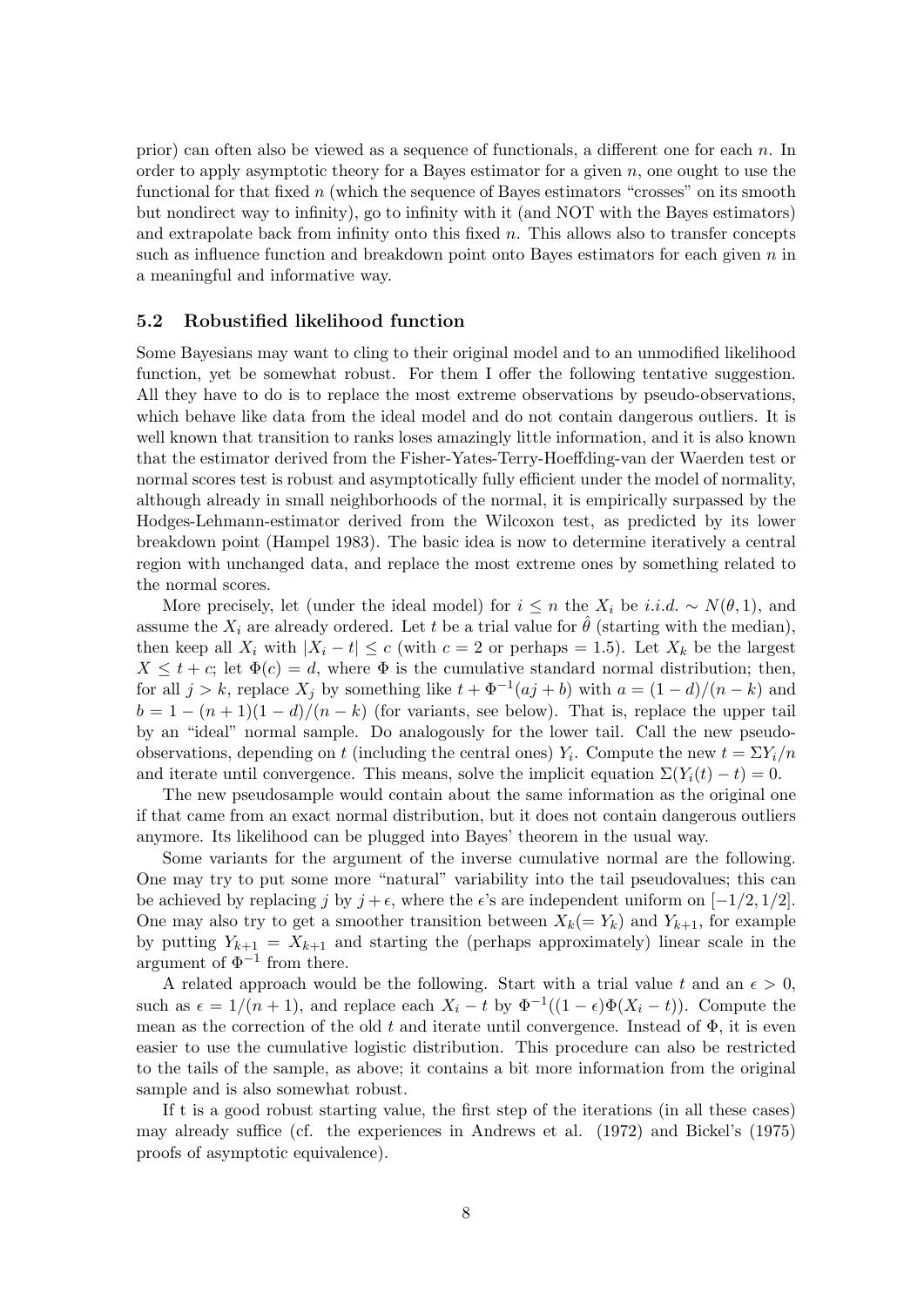#### 5.3 Bayes' theorem for weighted data

One of the most useful and important descriptions and tools in robust statistics is downweighting of outlying and nearly outlying points. The weights are to be determined, e.g., by the influence function of the  $M$ -estimator used, and thus are determined randomly by the whole sample. (M-estimators are basic for being able to reject outliers smoothly.) In general, the weights change with the parameter component being estimated, and the class of multivariate estimates obtained with "random weighting" (one weight only for all parameters in each data point, as in "iteratively reweighted least squares") is not the same as that obtained by "random transformations" (e.g., iterative Huberizing), cf. Hampel (1978). For multiple regression (with fixed x-variables), they are the same, but not in multivariate analysis. The class of all M-estimators is even more general. Nevertheless, for reasons of simplicity, we may often restrict ourselves to estimators based on "random weighting", as has been implicitly done in some sections above.

Since the weights are random weights, frequentists have to worry about their variability (which caused some complications in the seventies when such estimators were first discussed). I believe Bayesians (and adherents of the likelihood school) have a great advantage here, because they believe in the strong likelihood principle. For them, it does not matter how the weights were obtained; all they have to accept is that somehow these weights measure the internal consistency of a data point with the rest of the sample (independently of any prior belief), and then they can treat them as fixed weights.

Since the log likelihood ratios  $\log(l_x(\theta_1)/l_x(\theta_2))$  measure the evidence of one parameter value over another one, and since the evidence can be weakened, even down to zero, by multiplication with the weight attached to it, it appears very natural to define the joint likelihood of a sample of i.i.d. observations, weighted by weights  $w_i$  ( $0 \leq w_i \leq 1$ ), as  $\Pi_{x_i}^{w_i}(\theta)$ , and the log likelihood as  $\Sigma w_i \log l_{x_i}(\theta)$ . ( $\Sigma w_i$  can be taken as the effective sample size.) With apriori-distribution  $\alpha(\theta)$ , we thus obtain Bayes' theorem for weighted data:

$$
\alpha(\theta|x_1,\ldots,x_n)=\alpha(\theta)\cdot \Pi^{w_i}_{x_i}(\theta) / [\int \alpha(\theta') \Pi^{w_i}_{x_i}(\theta') d\theta']
$$

This formula, together with just some reasonable weights derived from robustness considerations, allows Bayesians to make inference which is robust against deviations of the distribution of the data from the assumed model.

In most cases, the  $w_i$  are  $\equiv 1$  for the "good" data - which have to exist for defining a model structure. However, sometimes we may discount the whole data batch for outside reasons, for example, if we doubt its overall quality, and then we may multiply all weights by a factor  $< 1$ , so that we obtain max  $w_i < 1$ .

It is clear that one needs "enough" data for a purely internal "consistency check" (at least 3, preferably many more, in the case of the normal with unknown mean and variance). However, if also the prior is used for checking the reasonableness of the data, even a single observation can be downweighted. This gives an automatic solution to the problem of obvious discrepancy between prior and the data (more or less keeping the prior), although in some cases we would rather trust the data than the prior. (We could still treat the data as a more or less internally consistent group of "outliers" compared with our prior belief, which describe a "new" population of data sources.)

Bayesians who are not quite so pragmatic as to accept weights from some "outside" source such as common sense or robustness theory, may try to develop a purely Bayesian internal check for consistency of the data. (Perhaps this has been done already.) However, if they are sufficiently pragmatic to still care a little bit about frequentist properties, they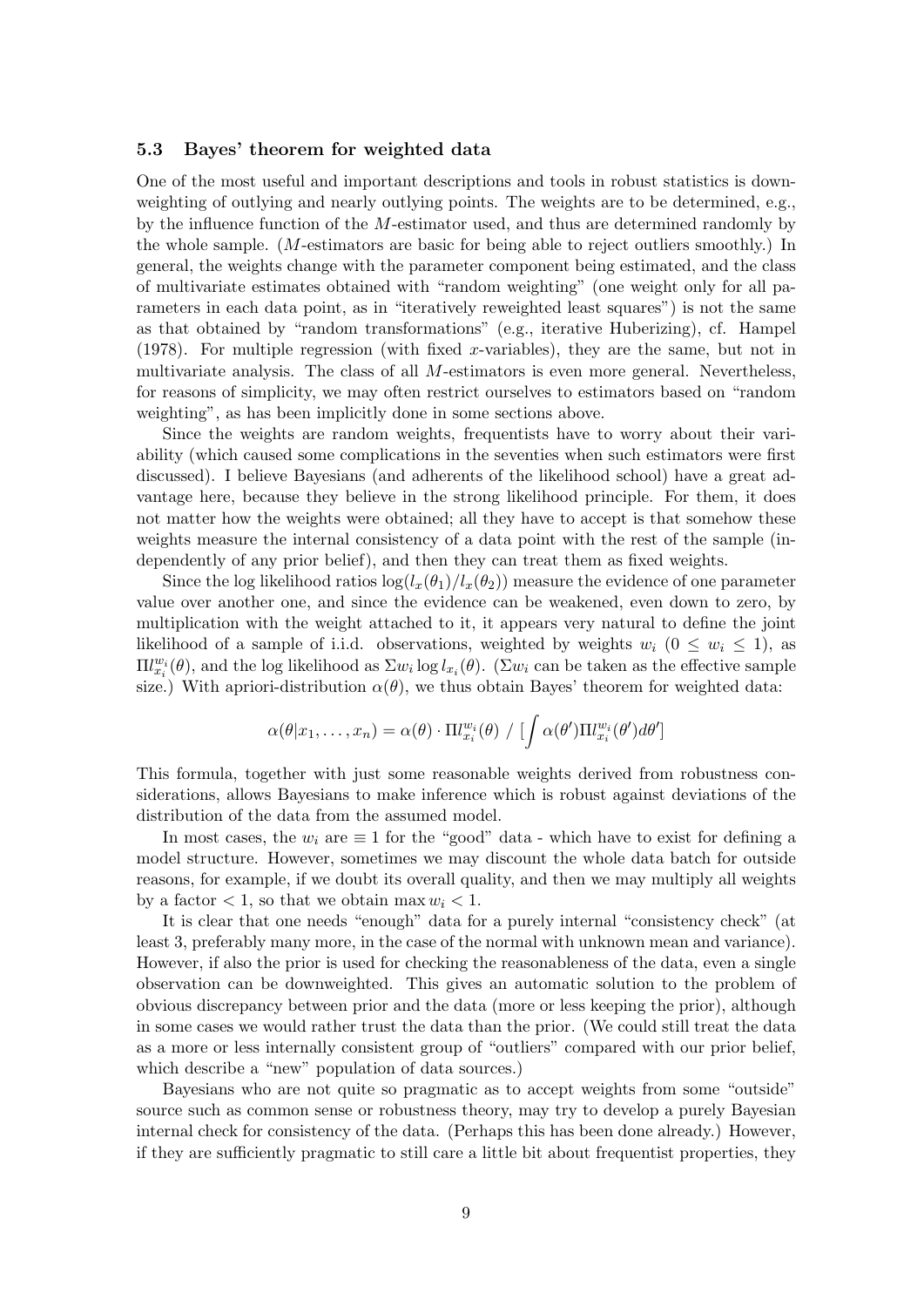should try to develop this check in alignment with the empirical and theoretical results of robustness theory.

#### 5.4 Upper and lower probabilities

An extension of Bayesian theory which may help to model the state of our knowledge more flexibly and appropriately (and which can also precisely model the "state of total ignorance" with respect to a parameter), is the incorporation of upper and lower probabilities. This has been done by professed Bayesians such as Dempster (1967, 1968) and Good (cf. e.g., Good 1983 and the literature therein); it has been worked out by Shafer (1976), Smets and others to the so-called Dempster-Shafer belief function theory; and it is also in the background of the work by Berger (1984) and others on robustness against changes of the apriori-distribution. Upper and lower probabilities are more appropriate to describe uncertain and ambiguous knowledge and hence for statistical inference, while Bayesian proper probabilities are in general only suitable for decisions (if this distinction is being made). A unifying statistical theory which combines the aleatory probabilities of the Neyman-Pearson theory with the epistemic probabilities of the Bayesians, using (new) frequentist epistemic probabilities as a bridge which contain Fisher's fiducial probabilities in a corrected form, is outlined in Hampel (1998b, 2000). This theory is not yet suitable for general practical use, but it clarifies already many concepts, up to almost complete symmetry between the (extended) frequentist and the Bayesian approach.

I do not know how much has already been done, but I can imagine the (sensible) introduction of upper and lower probabilities into classification and cluster analysis to become very fruitful.

# 6 Some remarks on robust covariance matrices

#### 6.1 General remarks

A basic and central tool in much of multivariate analysis are covariance matrices. It is clear that they can suffer much from outliers and gross errors (remember that an empirical variance is even "much more nonrobust" than an arithmetic mean); and unfortunately, their robustification encounters difficulties because of the "curse of dimension" ("too many directions in a high-dimensional space"). Robust M-estimators of location and scatter are an elegant and valuable tool for low dimensions; but it came as a shock to the "robustniks" community when Maronna (1976) (and later others) proved that under weak conditions the breakdown point for all equivariant M-estimators and in fact for all "smooth" and "reasonable" equivariant estimators is  $\leq 1/p$ , where p is the dimension of the data. (Hence, starting with dimension around 10, the reliability of these methods is too low.)

As a reaction, "high breakdown point" estimators, such as the Stahel-Donoho estimator (Stahel 1981a,b; Donoho 1982), the minimum covariance determinant (MCD) estimator and others were developed for covariance matrices (and similarly for multiple regression, the "least median of squares" estimator going in fact back to Hampel 1975), which theoretically keep a breakdown point 1/2 for all dimensions, but which have to be approximated by a cumbersome computer search "in all directions" of a high-dimensional space.

While I think these methods are a legitimate and even fascinating topic for theoretical research, I do not think they should be recommended for general routine practical use. (There are always problems where even the most crazy looking methods invented in mathematical theory may be most appropriate. Thus, I recall a scientist who had the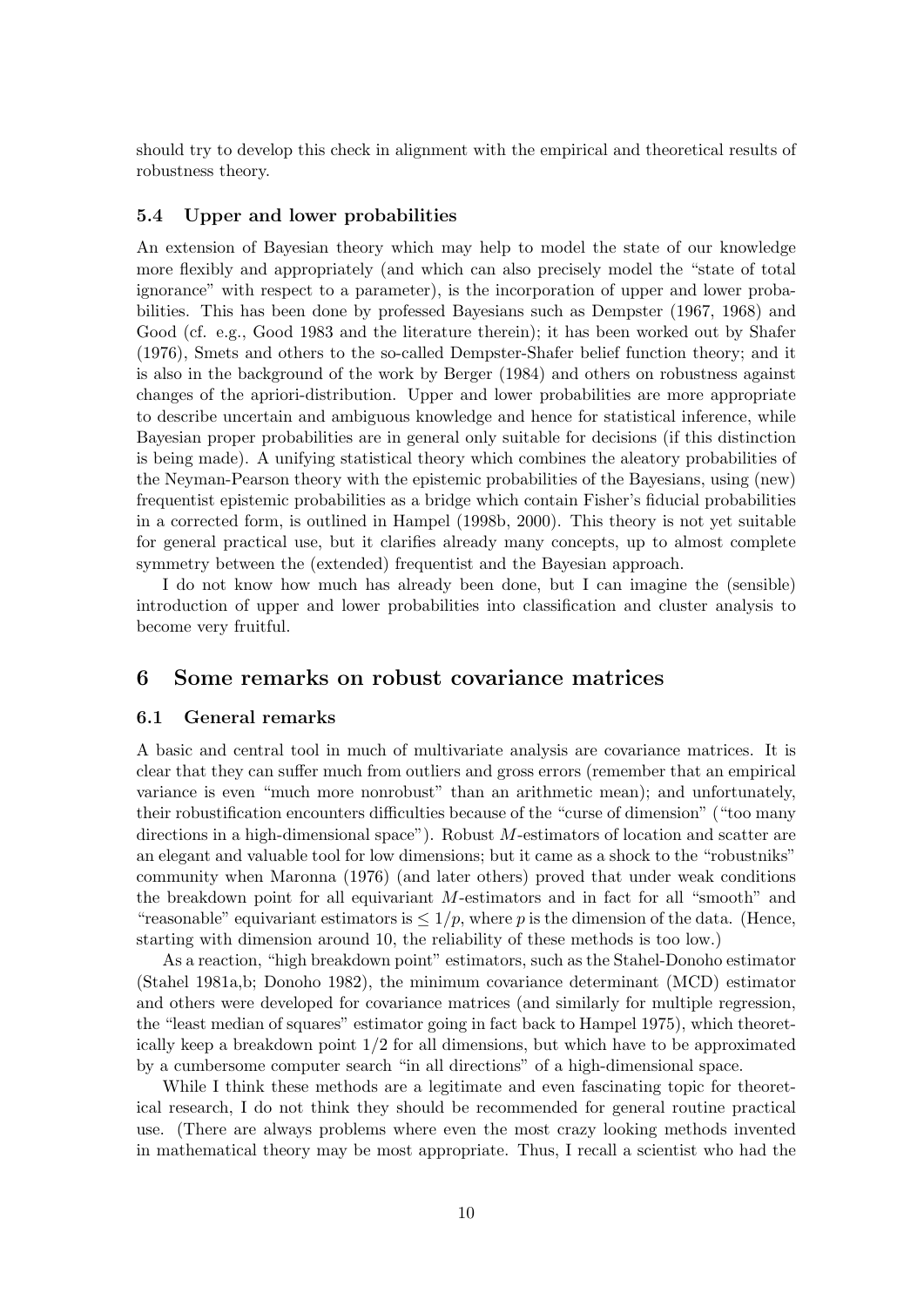problem of discovering a main effect analysis of variance structure in his data, which contained outliers, without knowing the experimental conditions (that is, the levels of the effects); but this is precisely the problem addressed by the sequence of estimators beyond the "shordth" (Hampel 1975, p. 380), the "shordth" being also the basis for the "least median deviation" or "least median of squares" estimator, which is also briefly discussed for general nonlinear models in that paper.)

In particular, the condition of equivariance has been overly stressed (for mathematical convenience?). Even though an affine equivariant "ideal" model is often appropriate, this is not true for the gross errors, which tend to occur quite often in single coordinates, thus breaking this structure. It may often be more appropriate first to downweight and eliminate the worst outliers in single coordinates, and then to "robustify" the rest in an affine equivariant way (thus still achieving "approximate" affine equivariance). Because of the "curse of dimension", it may well be that no simple routine method would be fully appropriate under all circumstances; but in any case, I would think that a box of flexible and easily understandable tools combined with interactive analysis and interpretation of the data might be quite useful in real practice.

#### 6.2 Some aspects of weight functions

Given a sample of p-dimensional vectors  $X_i$ , we may start by first "robustifying" in single coordinates. In each coordinate, the median med is the most robust (in many ways) estimate of location, and the median deviation or median absolute deviation MAD (Hampel 1968, 1974; Andrews et al. 1972) is the most robust estimate of scale. Using them, we can center and scale the whole sample (by linear transformations) to robust location zero and robust dispersion diagonal one. Given this, we can already downweight and reject clear outliers in single coordinates, using the weights  $(w(x) = \psi(x)/x)$  corresponding to one of the "smoothly redescending M-estimators" (defined by  $\int \psi((x-T)/MAD)dF(x) = 0$ ), such as 25A or biweight (cf. Section 4). - By the way, if deemed desirable, med and MAD can also be replaced by more efficient though similarly robust estimators.

A problem is to get good robust estimates of the correlations. There are a number of proposals for the correlation of each pair of variables. One possibility are rank correlations, such as Spearman's or Kendall's rank correlation. Their (moderately good) robustness properties, including their (somewhat intricate) breakdown properties, were first explored by Grize (1978). The most extreme correlation in some ways, the quadrant correlation, does often seem to lose too much information; but a less extreme class obtained by "smooth limiting" (cf. Huber 1981, Ch. 8.3), transforming the standardized data by a monotone  $\psi$ -function and taking the (biased) correlations of the transformed values, may be better applicable and leads to a positive semidefinite covariance matrix. Otherwise, one of the nicest proposals in this context (highly robust starting points) is probably the application of the idea in Gnanadesikan (1977, Ch. 5.2, Formula (70); there are many more proposals in this chapter): let  $Y_{ki}$  and  $Y_{kj}$  be the standardized *i-th* and *j-th* coordinates of the  $X_k$ ; then define  $r_{ij} = ((MAD_k\{Y_{ki} + Y_{kj}\})^2 - (MAD_k\{Y_{ki} - Y_{kj}\})^2) / ((MAD_k\{Y_{ki} + Y_{kj}\})^2 +$  $(MAD_k{Y_{ki} - Y_{kj}})^2$ . The main disadvantage is that if these pairwise highly robust correlations are put together, the resulting covariance matrix is (in general) not positive semidefinite.

There are other possibilities (cf. also the proposals in Hampel 1975; one claim there is wrong, cf. Hampel et al. 1986, p. 431). But for proceeding pragmatically and simply, we may tentatively just multiply all the weights  $(=\psi(x)/x$ , with  $\psi$  defining, e.g., 25A, cf. Andrews et al. 1972) of the single coordinates together to give a fixed weight for each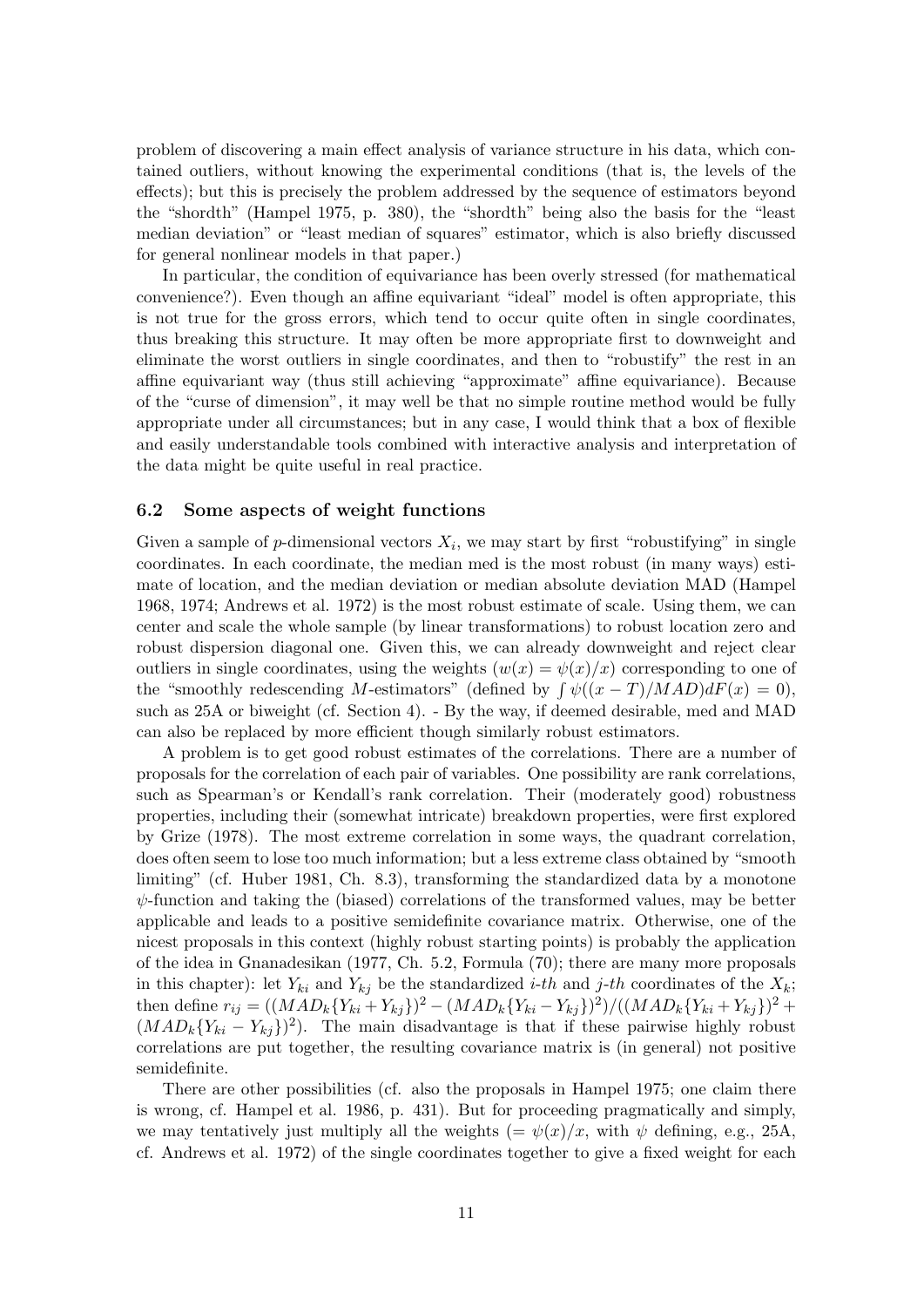data point (eliminating all clear outliers in single coordinates). Then we may iteratively compute weighted covariance matrices, with these fixed weights multiplied with iterative weights derived from the "robust Mahalanobis distances" in each step. The final multiplied weights can be used in an ordinary Bayesian analysis of the weighted sample (cf. Section 5.3 above), as if the weights had been given apriori. Frequentists still should at least approximately acknowledge the effects of the weights being only estimated, e.g. by using the  $\psi$ -function formulas of M-estimators.

If the first weight function is  $\equiv 1$  in a large central region, the resulting procedure is even approximately affine equivariant, if all data are "good". The first weight function can be seen as giving a partial "precleaning" of the data.

For the choice of the weight function, compare also the general remarks towards the end of Section 4. If a quick descent is required for outside reasons, e.g. in order to separate nearby clusters, then the form of the tanh-estimator should be used or approximated, the "gross-error sensitivity" can and probably should be decreased, and the advantage of a lower "rejection point" is to be weighted against the danger of local instability (for concepts and arguments, cf. e.g. Hampel et al. 1986 and Hampel 1997).

Even more specifically: If r is the standardized distance of a point from the center, or the Mahalanobis distance given by a weighted covariance matrix during the iterations, we may put  $w(r) \equiv 1$  for  $r \leq c$  and  $w(r) \equiv 0$  for  $r > z$ , with  $z > c$  (preferably  $z > 3c$ ). (Some default values might be  $c = 2$  or 2.5 and  $z = 8$  for one-dimensional data, but there is a whole range of smooth redescenders, e.g. from 25A to 12A, see Andrews et al. 1972.) In between c and z, the most primitive idea would be to go down linearly (which, by the way, is not the same as the linear descent of  $\psi$  in HMD or in the third part of the three-part redescenders). However, it is better first to go down more slowly, as in a quadratic with derivative 0 at  $c$  (and only later linearly). A popular form of weight function is Tukey's biweight (Beaton and Tukey 1974); however, it redescends in one region almost as quickly as it ascends, and this could cause problems with very special data sets (Hampel et al. 1986, p. 408f).

The "curse of dimension" shows itself when we consider the choices of c and z for higher dimensions p. If c is constant with respect to p, then a smaller and smaller percentage of data will receive weight 1. If c (and z) is increasing with  $p$  (e.g. such that this percentage stays constant), then in each direction it becomes harder and harder to downweight and reject data points; but this is to be expected, because there are "so many" directions in which data and hence also outliers could be.

Covariance matrices can be used to characterize classes of clusters. It appears natural to allow data points to have positive weights in two (or more) classes or clusters. (This happens, somewhat similarly, also in "fuzzy clustering", cf., e.g., the FANNY method in Kaufman and Rousseeuw 1990.) This is often almost a necessity in a first round (for safety and efficiency reasons), and as long as only inference is considered, it may just describe the fact that the point fits into two (or more) populations. But when a decision is required (even if it be artificial), then each point may be put into the population where it has the largest weight. Depending on circumstances, we may even use rather quickly redescending weight functions in a later round (up to "hard rejection"), in order to separate the populations better.

The foregoing discussion may be naive in some ways, in trying to simplify the highly complex situation with robust covariance matrices to some essentials (in fact, some problems with the speed of convergence have already been noted), and there is room for many improvements and refinements. But that the basic ideas actually do work very nicely, has been shown by Hennig (1998, 2001, Hennig and Christlieb 2002) in his work on fixed point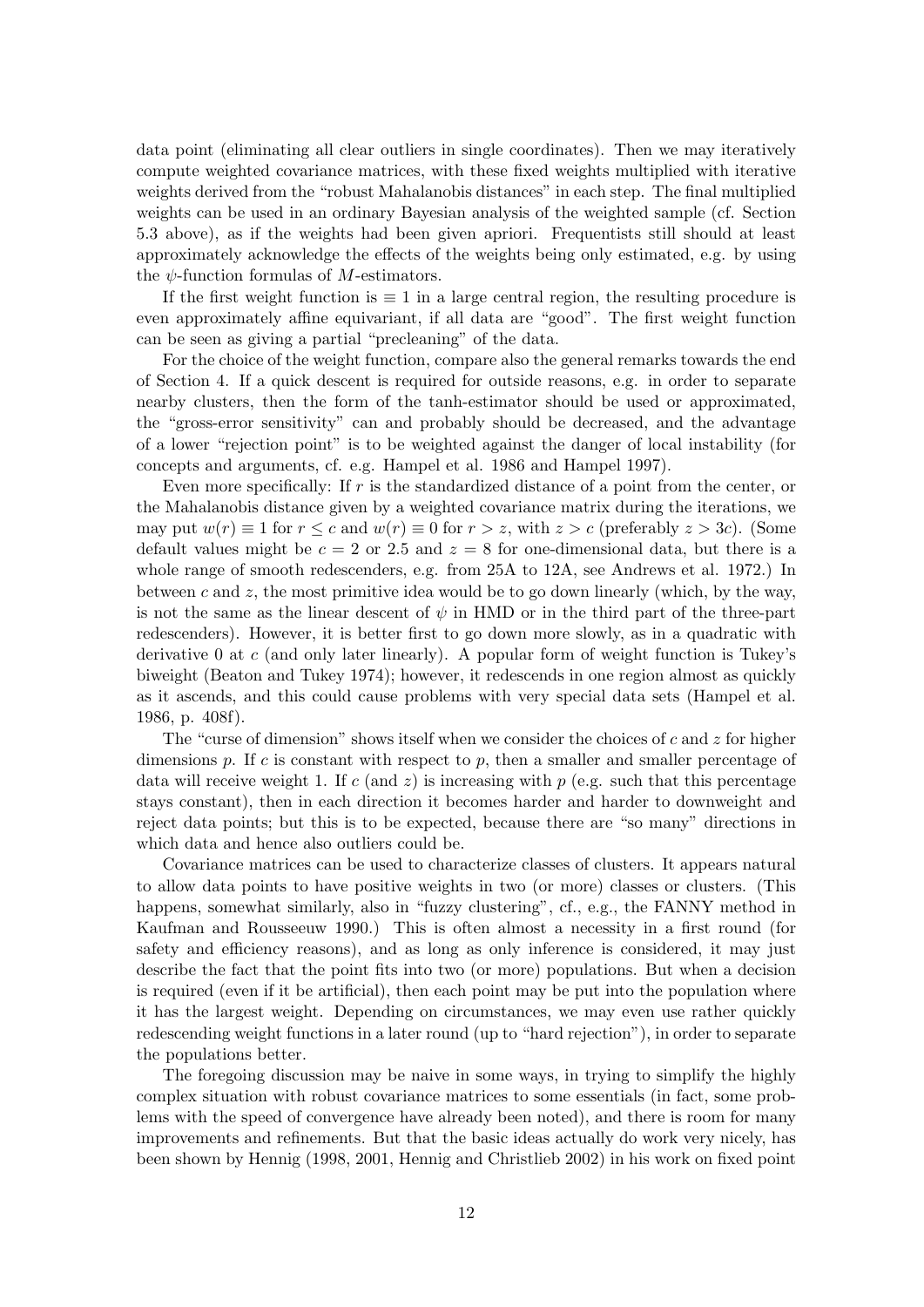clusters, starting iterative weighting more than once from small homogeneous subsets, where he gives both theoretical proofs of properties and successful empirical results of the procedures.

# 7 Artificial classes in a continuum

#### 7.1 The problem in the one-dimensional case

Assume measurements or counts Y are being made in a finite interval on R (or  $Z$ ), and that they can be modeled as an ideal value or parameter X (unknown) plus a random term  $\epsilon$ , whose distribution is known (or can be estimated). Assume we want to subdivide the interval of X-values into finitely many classes for convenience (for example, in order to distinguish and name different degrees of severeness of a disease, when the severeness can be approximately measured), but because of the random fluctuation  $\epsilon$ , there will be misclassifications when  $Y$  is used for the unknown  $X$ . How do we get a maximum number of classes (and hence maximum information from the classification) while keeping the probabilities of misclassification small in a suitable way?

First, it is clear that for  $X$  near a boundary of two classes, the probability of misclassification is at least near 50%, at least for misclassification into a neighboring class, if not also other classes. All we can reasonably require is that the probability of misclassification into a nonneighboring class is small, say, at most  $2\alpha$  (e.g., = 10% or 5%) for all nonneighboring classes. But then we can solve the problem by successive computation of the boundaries.

If we have a location or shift model (with restricted parameter range), we can start with a whole class for the parameter on the lower boundary of the range of  $X$ , take the upper  $\alpha$ -point of the distribution of Y under this parameter as the next class boundary point, the upper  $\alpha$ -point under this next point as the following one, and so on. If we have a general continuous one-parameter model, we have to check each time whether the previous point is below the lower  $\alpha$ -point of the distribution under the present boundary value, otherwise we have to shift the latter upwards until this condition is fulfilled. (The reason for this slight complication is obviously that the variance or distribution of  $\epsilon$  may change with the parameter.)

In a discrete case, say, the binomial distribution, we try to classify the possible discrete values in such a way that 2 observations in nonneighboring classes most likely do not come from the same parameter value. This means, we try to find out how many parameter groups and observation groups we can "half-"distinguish (in the sense that only misclassifications into neighboring groups are allowed to be likely). It will be interesting to compute how many classes are possible, for example, for  $n = 20$  compared with  $n = 10$ in the binomial case.

#### 7.2 The two-dimensional continuous case

The two-dimensional case can occur, for example, when the results of a PCA, biplot or a correspondence analysis based on a small sample (with appreciable random variability of the points) are to be classified into as many "half"-distinguishable groups as possible.

In the two-dimensional case, we have the additional problem (and flexibility) of the shape of the classes. Assume we have a circular distribution of Y with constant error distribution. A naive idea would be to divide the plane up into squares of a suitable size, by intersecting two orthogonal sets of equidistant parallels. But then each square would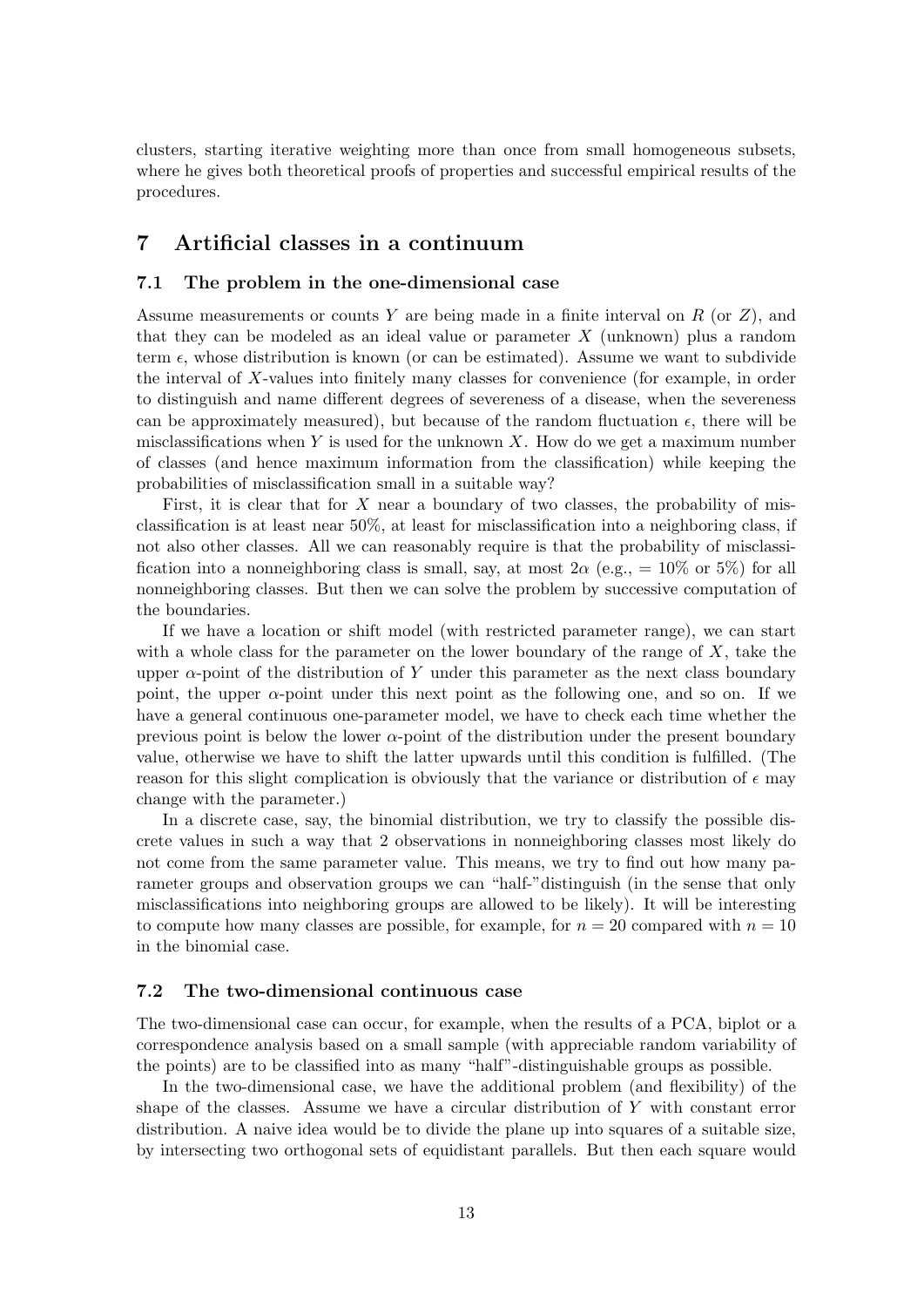have 8 neighboring squares with which it could easily be confused. A better idea might be to shift every second row by half a square-length; then each square has only 6 neighbors (though with a smaller distance of the nearest non-neighbor). Still better appears to be a filling of the plane with regular hexagons, because presumably each hexagon (if of equal size as a square) is better isolated (farther away) from its non-neighbors, reducing the error rate, or equivalently the hexagons can be made smaller (to be checked by computations).

The basic considerations (not the mathematical details) of this section may be of some value for the recent tendencies of strong subdivision of the Larus argentatus/Larus cachinnans complex (Herring gull complex) in ornithology. I do not think a geographical subdivision in which nonneighbors cannot be distinguished anymore (with reasonable certainty) would make much sense.

# 8 Some ideas concerning clustering

#### 8.1 A robust metric

The following idea can be applied anywhere in multivariate analysis where a metric is used and it is feared that gross errors might occur in single coordinates. Instead of searching for the outliers separately, one simply "almost ignores" them by using a metric which is hardly affected by a few outliers.

The idea is inspired by the Prohorov distance between two probability distributions (Prohorov 1956), which has found a nice interpretation in robustness theory. We consider the same basic idea, but in a different manner. Let  $X_i$  and  $X_j$  be two p-dimensional vectors with coordinates  $X_{ik}$  and  $X_{jk}$ . Starting with the basic metric  $d(X_i, X_j) = \max_k |X_{ik} X_{jk}$ , we define the "robustified metric"  $d^*(X_i, X_j) = \inf\{\epsilon : |X_{ik} - X_{jk}| \leq \epsilon \text{ except for }$ a fraction  $\epsilon$  of coordinates } or  $d^*(X_i, X_j) = \inf{\epsilon : \#k \text{ with } |X_{ik} - X_{jk}| > \epsilon \text{ is } \leq \epsilon p}.$ This implies that data vectors with  $1, 2, \ldots$  clear outliers in single coordinates have at least distance  $1/p$ ,  $2/p$ ,... (also depending on the distances of the other coordinates), but not arbitrarily close to  $\infty$ ; for pairs of vectors with  $d < 1/p$  (without outliers), d and  $d^*$ agree. The incongruence of the two  $\epsilon$ 's in the definition, one describing a distance and the other describing a fraction of outliers, is also an advantage: we can scale the basic metric arbitrarily and thus decide in what distance we want to treat a pair of coordinates as containing an outlier, by putting that distance  $= 1/p$  by multiplication of the basic metric with a constant. (By the way, this rescaling is also sometimes incorporated into the definition of the Prohorov distance.)

This robust metric also partly answers a remark by W.J.J. Rey (2001, orally), who correctly noted that the naive use of the breakdown point for whole data vectors in highdimensional multivariate statistics is inappropriate, because for large p almost every data vector will contain some outlying coordinates. The problem was already noted, together with other problems, in Tukey's talk 1970 on robust regression in the Princeton robustness seminar (cf. Hampel 1997, p. 137).

#### 8.2 Triple minimum spanning trees

Minimum spanning trees (MST) are a fast and valuable tool for getting a first hold of the (possibly complicated) structure of a data set in high dimensions. (There can and should be first many considerations concerning the choice of the metric, but we skip these here.) The MST describes a simple network covering all points and giving some information on closest neighbors of a point. But my impression is that it does not give enough information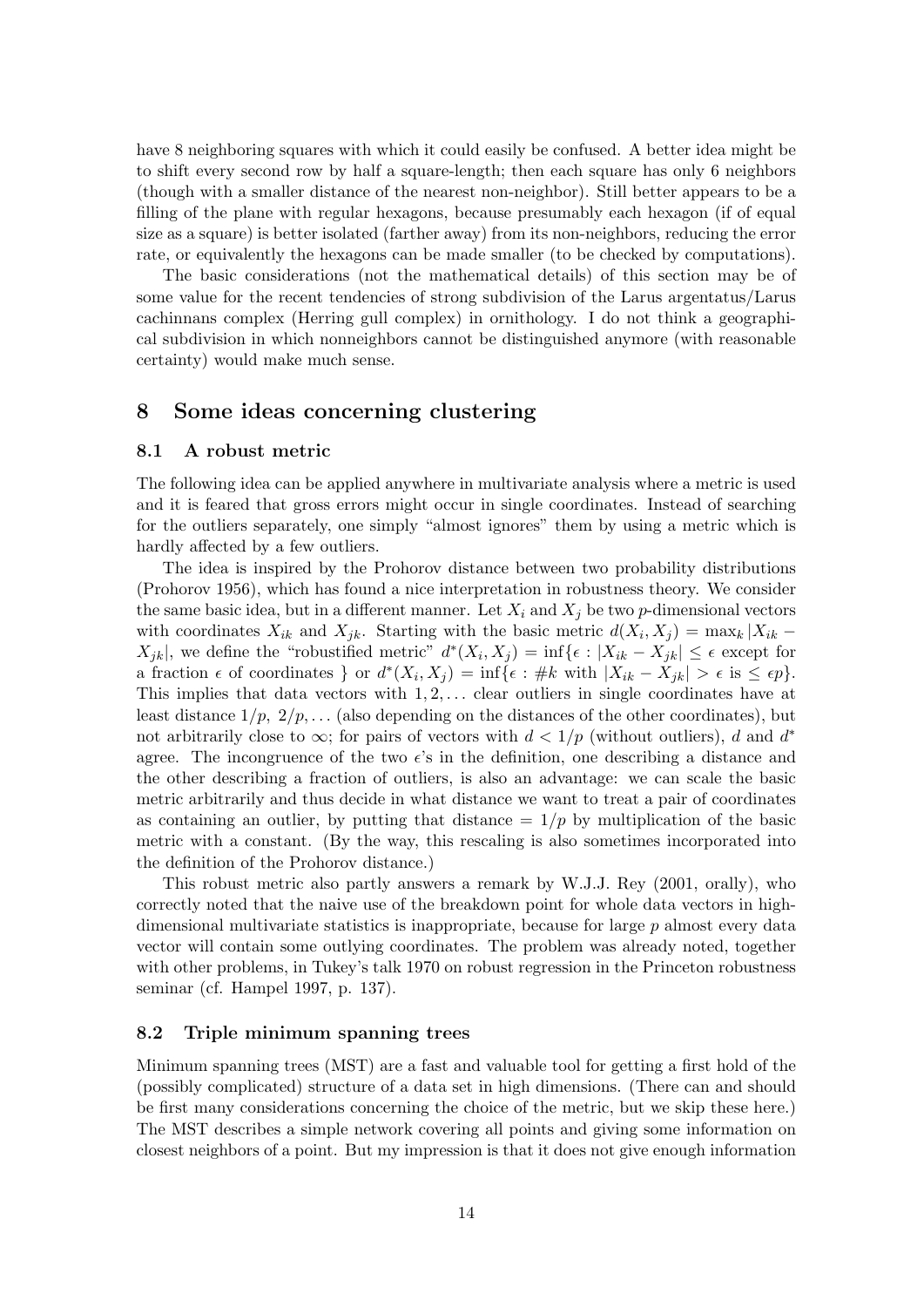about the neighborhood of any point. In order to get a first feeling for a local structure, we need some more neighboring points, but not too many, otherwise we would get lost again.

Therefore I suggest to try the tentative idea of an overlay of a few, preferably perhaps 3, MST. The basic MST is very fast to compute, so the others should not take much longer. The idea for the second MST is to determine an MST, but leaving out all connections already in the first tree. Similarly, the third MST must not contain any connections used in the first two MST.

The hope is that these trees together give a first indication of local clustering, local dimension, structural peculiarities, and so on, while still allowing to "look at the data" (with their tree connections). They might perhaps serve as a tool in exploratory analysis of high-dimensional data sets.

#### 8.3 One-dimensional clusters (and modes) via a new smoothing method

Assume a (moderately large) number of points on the real line are given. Are they scattered "randomly", or do they form certain clusters? (As an example, take the observation dates of a migrating bird species - with perhaps several populations - on the time axis. Are they distributed "uniformly" (or unimodally) over the whole migration period, or are there several distinct modes which should be reproducible with future observations, and which might belong to different populations or subspecies?) A related problem is that of discovering several modes (or even "hidden modes", from different subpopulations) in a histogram from possibly heterogeneous data.

There are many, many smoothing methods for one-dimensional data. However, to my limited knowledge, they all may contain local "wiggles" which are not justified by the data, or they may contain a strong bias, deviating more globally from the data structure. In trying to formalize Tukey's ideal of a "freehand smooth", which avoids either fault, I developed the ingredients of a new smoothing methodology which minimizes the number of points of inflection in the curve and, in principle, all its derivatives. A "necessary" point of inflection describes a true feature of the data. The ingredients were (partly) put together in the thesis by Mächler (1989; 1995a and b) with a lot of sophistication, and resulting in a first, preliminary, but working computer program.

The program gives a solution essentially for each number (and approximate location) of points of inflection (and hence modes and antimodes in the derivative) given. A further, probably very demanding continuation of this work would be to develop tests (presumably by cumbersome simulations) for the necessity of a point of inflection (to test whether the "smooth" with it, or a pair of them, is significantly better than the "smooth" without). These tests could then be applied to the empirical cumulative distribution function of the observed points (which does not suffer from the disadvantages of the histogram), in order to find out which "apparent" clusters appear to be real.

Acknowledgments: I am grateful to C. Hennig, M. Mächler, G. Shafer and W. Stahel for several valuable discussions and comments.

# References

ANDREWS, D.F., BICKEL, P.J., HAMPEL, F.R., HUBER, P.J., ROGERS, W.H., and TUKEY, J.W. (1972): Robust Estimates of Location; Survey and Advances. Princeton University Press, Princeton, N.J.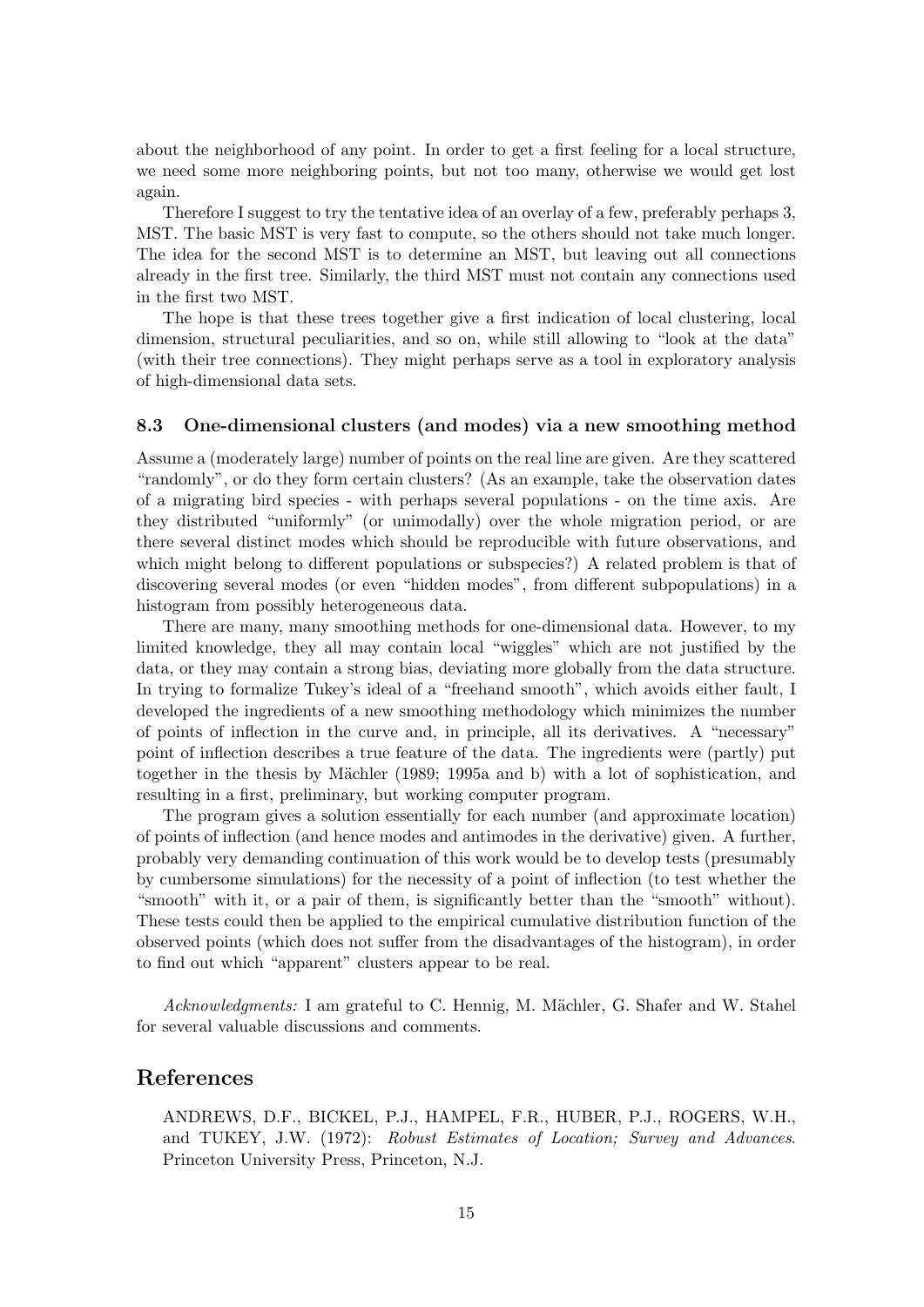BARNETT, V., and LEWIS, T. (1994): Outliers in Statistical Data. Wiley, New York. Earlier editions: 1978, 1984.

BEATON, A.B., and TUKEY, J.W. (1974): The Fitting of Power Series, Meaning Polynomials, Illustrated on Band-Spectroscopic Data. Technometrics, 16, 2, 147–185, with Discussion –192.

BENNETT, C.A. 1954: Effect of measurement error in chemical process control. Industrial Quality Control, 11, 17–20.

BERGER, J.O. (1984): The robust Bayesian viewpoint. In: J.B. Kadane (Ed.): Robustness of Bayesian Analyses. Elsevier Science, Amsterdam.

BICKEL, P.J. (1975): One-step Huber estimates in the linear model. J. Amer. Statist. Ass., 70, 428–434.

COX, D.R., and HINKLEY, D.V. (1968): A note on the efficiency of least-squares estimates. J. R. Statist. Soc. B , 30, 284–289.

DANIEL, C. (1976): Applications of Statistics to Industrial Experimentation. Wiley, New York.

DANIEL, C., and WOOD, F.S. (1980): Fitting Equations to Data. Wiley, New York. Second edition.

DAVIES, P.L. (1995): Data Features. Statistica Neerlandica, 49, 185–245.

DEMPSTER, A.P. (1967): Upper and lower probabilities induced by a multivalued mapping. Ann. Math. Statist., 38, 325–339.

DEMPSTER, A.P. (1968): A generalization of Bayesian inference. J. Roy. Statist. Soc., B 30, 205-245.

DEMPSTER, A.P. (1975): A subjectivist look at robustness. Bull. Internat. Statist. Inst., 46, Book 1, 349–374.

DONOHO, D.L. (1982): Breakdown properties of multivariate location estimators. Ph.D. qualifying paper, Department of Statistics, Harvard University, Cambridge, Mass.

GNANADESIKAN, R. (1977): Methods for Statistical Data Analysis of Multivariate Observations. Wiley, New York.

GOOD, I.J. (1983): Good Thinking; The Foundations of Probability and Its Applications. University of Minnesota Press, Minneapolis.

GRIZE, Y.L. (1978): Robustheitseigenschaften von Korrelationsschätzungen. Diplomarbeit, Seminar für Statistik, ETH Zürich.

HAMPEL, F. (1968): Contributions to the theory of robust estimation. Ph.D. thesis, University of California, Berkeley.

HAMPEL, F. (1974): The influence curve and its role in robust estimation. J. Amer. Statist. Assoc., 69, 383–393.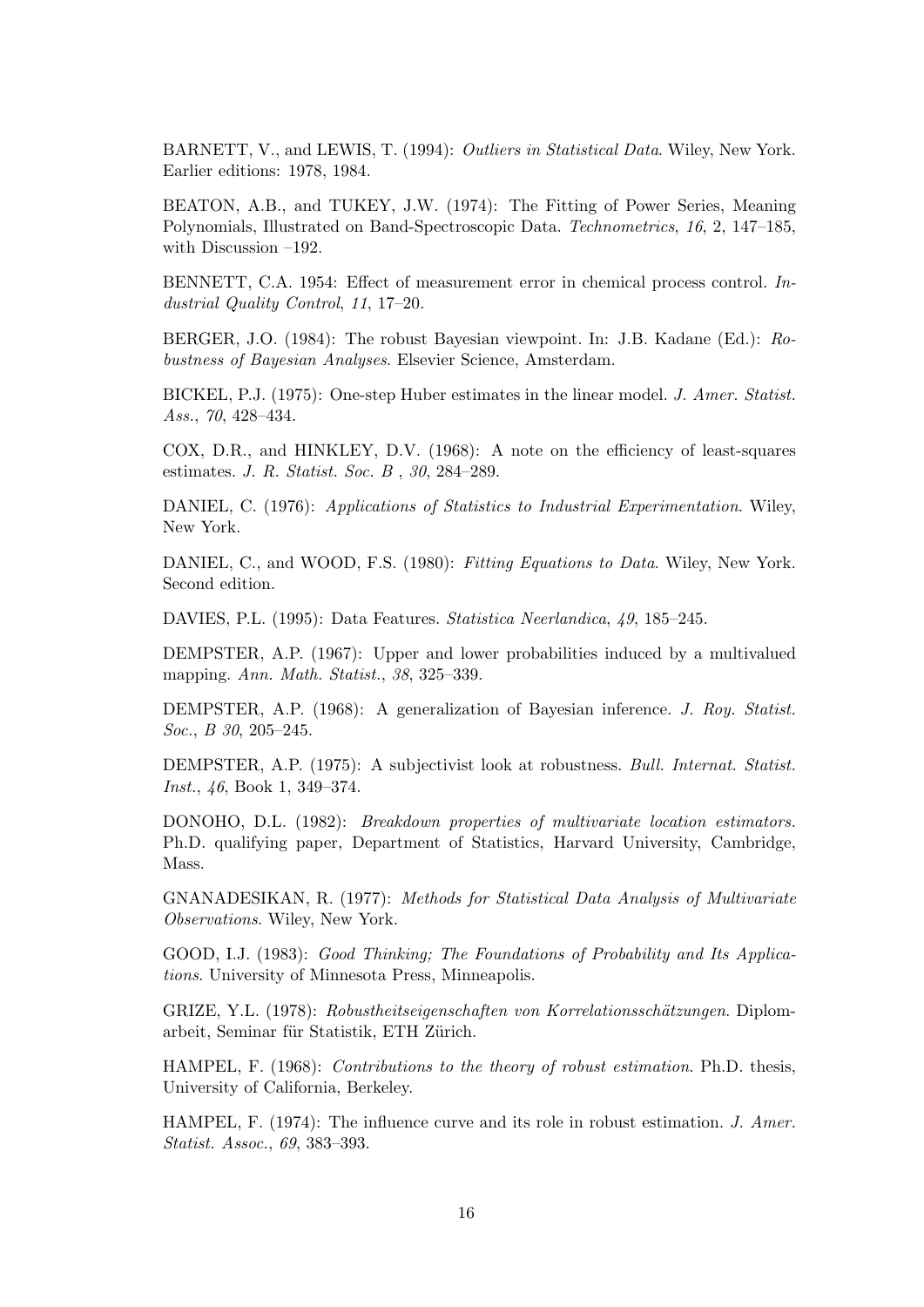HAMPEL, F. (1975): Beyond location parameters: Robust concepts and methods (with discussion). Bull. Internat. Statist. Inst., 46, Book 1, 375–391.

HAMPEL, F. (1978): Optimally bounding the gross-error-sensitivity and the influence of position in factor space. Invited paper ASA/IMS Meeting. Amer. Statist. Assoc. Proc. Statistical Computing Section, ASA, Washington, D.C., 59–64.

HAMPEL, F. (1980): Robuste Schätzungen: Ein anwendungsorientierter Überblick. Biometrical J. 22, 3–21.

HAMPEL, F. (1983): The robustness of some nonparametric procedures. In: P.J. Bickel, K.A. Doksum and J.L Hodges Jr. (Eds.): A Festschrift for Erich L. Lehmann. Wadsworth, Belmont, California, 209-238.

HAMPEL, F. (1985): The breakdown points of the mean combined with some rejection rules. Technometrics, 27, 95–107.

HAMPEL, F. (1987): Design, modelling, and analysis of some biological data sets. In: C.L. Mallows (Ed.): Design, Data, and Analysis, by some friends of Cuthbert Daniel. Wiley, New York, 93–128.

HAMPEL, F. (1997): Some additional notes on the "Princeton Robustness Year". In: D.R. Brillinger, L.T. Fernholz and S. Morgenthaler (Eds.): The Practice of Data Analysis: Essays in Honor of John W. Tukey. Princeton University Press, Princeton, 133–153.

HAMPEL, F. (1998a): Is statistics too difficult? Canad. J. Statist., 26, 3, 497–513.

HAMPEL, F. (1998b): On the foundations of statistics: A frequentist approach. In: Manuela Souto de Miranda and Isabel Pereira (Eds.): Estatística: a diversidade na unidade. Edições Salamandra, Lda., Lisboa, Portugal, 77–97.

HAMPEL, F. (2000): An outline of a unifying statistical theory. Gert de Cooman, Terrence L. Fine and Teddy Seidenfield (Eds.): ISIPTA'01 Proceedings of the Second International Symposium on Imprecise Probabilities and their Applications. Cornell University, June 26-29, 2001. Shaker Publishing BV, Maastricht, Netherlands (2000), 205–212.

HAMPEL, F. (2002): Robust Inference. In: Abdel H. El-Shaarawi and Walter W. Piegorsch (Eds.): Encyclopedia of Environmetrics, 3, 1865–1885.

HAMPEL, F.R., Ronchetti, E.M., Rousseeuw, P.J., and Stahel, W.A. (1986): Robust Statistics: The Approach Based on Influence Functions. Wiley, New York.

HENNIG, C. (1998) Clustering and outlier identification: Fixed Point Clusters. In: A. Rizzi, M. Vichi, and H.-H. Bock (Eds.): Advances in Data Science and Classification. Springer, Berlin, 37–42.

HENNIG, C. (2001) Clusters, Outliers, and Regression: Fixed Point Clusters. J. Multivariate Anal. Submitted.

HENNIG, C., and CHRISTLIEB N. (2002): Validating visual clusters in large data sets: Fixed point clusters of spectral features. Computational Statistics and Data Analysis, to appear.